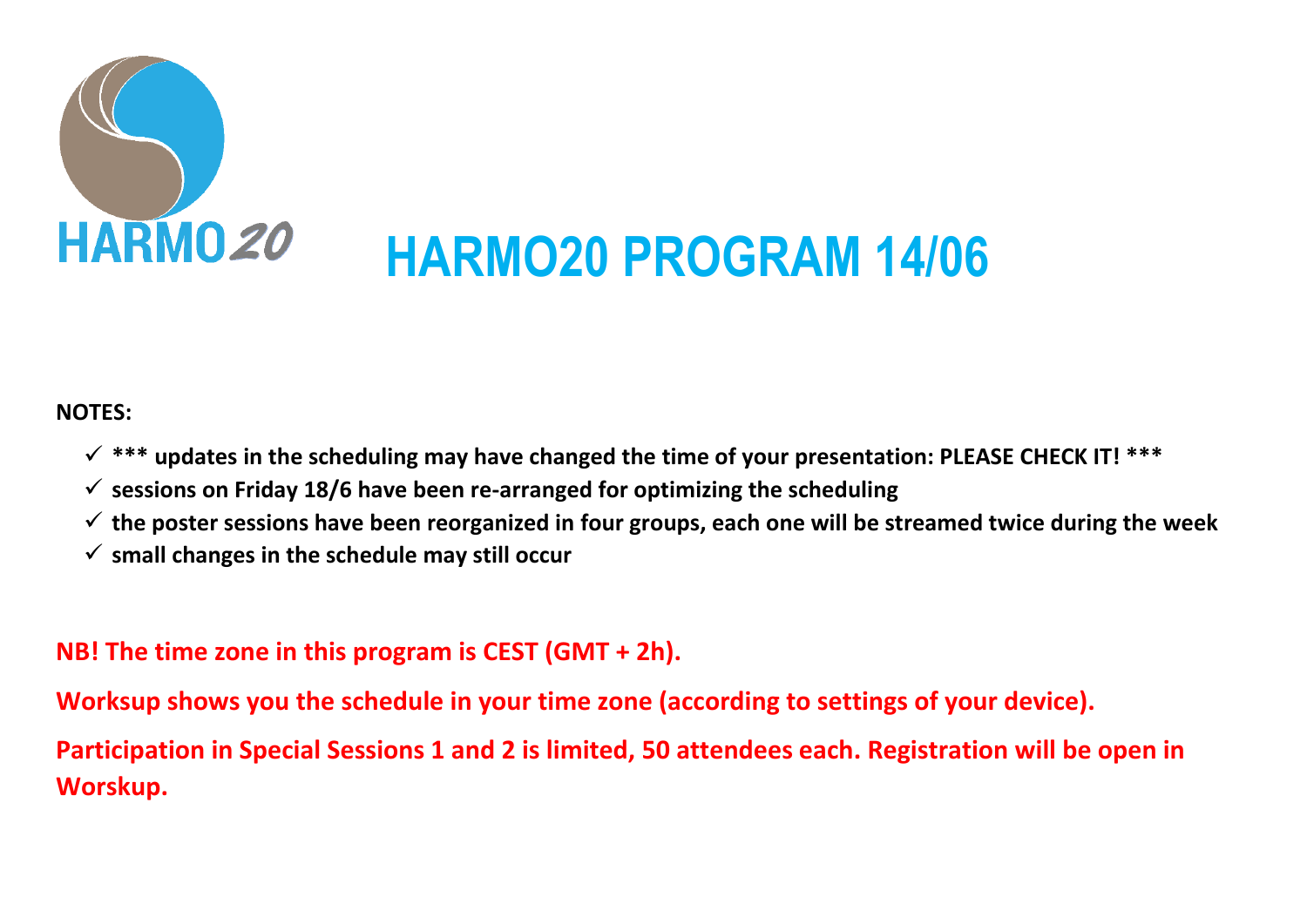**Topic 1**. Model evaluation and quality assurance – model validation, model intercomparisons, model uncertainties and model sensitivities

**Topic 2**. Environmental impact assessment: Air pollution management and decision support systems

**Topic 3**. Use of modelling in support of EU air quality directives, including FAIRMODE activities

**Topic 4**. Parametrization of Physical Processes and Mathematical Problems in Meteorology and Air Quality Modelling.

**Topic 5**. Urban Scale and Street Canyon Modelling: Meteorology, Air Quality and Passive Control Systems

**Topic 6**. Use of modelling in health and exposure assessments

**Topic 7**. Inverse dispersion modelling and source identification

**Topic 8**. Modelling air dispersion and exposure to accidental releases

**Topic 9**. Highlights of past work. Session devoted to reviews and to prominent scientists and 'golden papers' of the past, which have still relevance and should not be forgotten

**Special Session 1**- Microscale modelling for ambient air quality directives

**Special Session 1** - A CTM intercomparison platform to assess model sensitivities to emission changes

**Special Session 3** - CORONA Virus Covid-19: effects of lockdown on air quality, possible connections with air pollution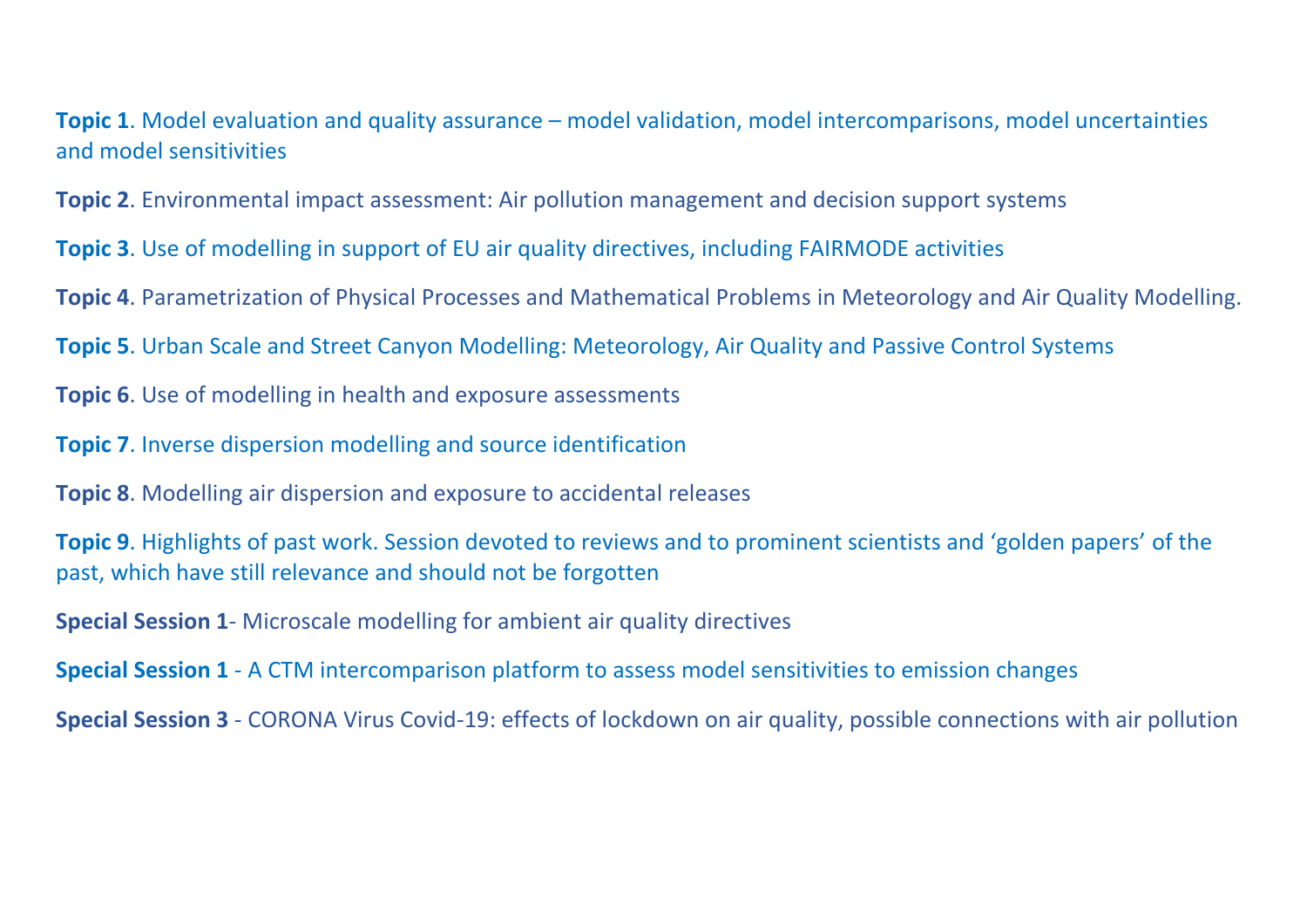### THE SCHEDULE

 **HARMO 20 SCHEDULE (version 14/06/2021) HARM020 TIME CEST** MONDAY 14/6 TUESDAY 15/6 WEDNESDAY 16/6 THURSDAY 17/6 FRIDAY 18/6 **Session 4** 09:00-09:20 H20-027 Soulhac **Session 7** 09:00-09:20 H20-152 Kakosimos **Session 9** 09:00-09:20 H20-068 Mo **Session 11** 09:00-09:20 H20-005 Ketzel **Topic 5** 09:20-09:40 H20-040 Horváth **Topic 2** 09:20-09:40 H20-007 Bisignano **Topic 4** 09:20-09:40 H20-049 Ferrero **Topic 6** 09:20-09:40 H20-025 Borge 09:40-10:00 H20-008 Carissimo 09:40-10:00 H20-003 Karvosenoja 09:40-10:00 H20-039 Amicarelli 09:40-10:00 H20-058 Vecchiola 09:45-10:00 **Opening - Chair** 10:00-10:20 H20-010 Martilli 10:00-10:20 H20-009 San Jose 10:00-10:20 H20-028 O'Neill 10:00-10:20 H20-031 Kumar 10:00-10:20 **Greeting - Local Host and Guest** 10:20-10:40 H20-057 Veratti 10:20-10:40 H20-057 Veratti 10:20-10:40 H20-052 Khan<br>10:20-11:00 **Invited talk Henrichs - FII** 10:40-11:00 poster session P3 10:40-11:00 H20-030 Mul 10:20-11:00 **Invited talk Henrichs - EU** 10:40-11:00 **poster session P3** 10:40-11:00 H20-030 Mulder 10:40-11:00 **poster session P3** 10:40-11:00 H20-033 Armand 11:00-11:20 break+entertainment 11:00-11:20 break+entertainment 11:00-11:20 break+entertainment 11:00-11:20 break+entertainment 11:00-11:20 break+entertainment 11:00-11:20 break+entertainment 11:00-11:20 break+entertainmen Session 1 11:20-11:40 H2O-034 Lefebvre Session 5 11:20-11:40 H2O-11:40 H2O-144 Tchepel Special Session 3 11:20-11:40 Invited talk Junninen 11:20-11:40 H2O-081 Tiwari Session 12 11:20-11:40 chat time **Topic 1** 11:40-12:00 H20-013 Selvaratnam **Topic 5** 11:40-12:00 H20-080 Papp **Topic 10** 11:40-12:00 H20-020 H20-020 H20-020 Haikin **Topic 7** 11:40-12:00 H20-020 Haikin **Topic 7** 11:40-12:00 H20-026 Pisso 12:00-12:20 H20-064 Alam 12:00-12:20 H20-143 Rodriguez-Rey 12:00-12:20 H20-141 Piccoli 12:00-12:20 **poster session P4** 12:00-12:20 H20-063 Watson 12:20-12:40 H20-047 Flassak 12:20-12:40 **poster session P4** 12:20-12:40 H20-137 Rivas *chat time* 12:20-12:40 *plenary poster chat time* 12:20-12:40 H20-076 Nguyen 12:40-13:00 poster session P1 chat time 12:40-13:00 plenary poster chat time 12:40-13:00 H20-0 13:00-14:00 http://en.com/<br>13:00-14:00 lunch 13:00-14:00 lunch 13:00-14:00 lunch 13:00-14:00 lunch 13:00-14:00 lunch 13:00-14:0 *13:00-14:00 lunch 13:00-14:00 lunch 13:00-14:00 lunch 13:00-14:00 lunch 13:00-14:00 lunch* **Session 2** 14:00-14:20 **poster session P2 Session 6** 14:00-14:20 *plenary poster chat time* 14:00-14:20 H20-140 Armand **Session 10** 14:00-14:20 **Invited talk Fairmode Thunis Session 13** 14:00-14:20 H20-041 Bartzis **1991 Topic 11-20-14:40 H20-054 Božnar <b>Topic 5** 14:20-14:40 H20-055 Agresti 14:20-14:40 H20-05 Agresti 14:20-14:40 H20-05 Agresti 14:20-14:40 H20-05 Agresti 14:20-14:40 H20-05 Pagresti 14:40-15:00 H20-05 Pagresti 14:40-15 14:40-15:00 H20-037 Korsakissok 15:00-15:20 H20-012 Slimani 15:00-15:20 H20-035 Santiago **Session 8** 15:00-15:20 **poster session P1** 15:00-15:20 H20-011 Jung 15:00-15:20 H20-078 Quérel 15:20-15:40 H20-057 Geertsema 15:20-15:40 H20-015 Otalora **Topic 2** 15:20-15:40 H20-043 Barmpas 15:20-15:40 H20-145 Nony 15:20-15:40 H20-071 Saunier 15:40-16:00 H20-090 Štefánik 15:40-16:00 H20-120 Batchvarova 15:40-16:00 H20-138 Ribstein 15:40-16:00 H20-001 Thunis 15:40-16:00 H20-062 Borrego *16:00-16:20 break 16:00-16:20 break 16:00-16:20 break 16:00-16:20 break 16:00-16:20 break* Session 3 16:20-16:40 H20-066 Gašparac Special Session 1 16:20-16:40 SS1 - introduction Martín 16:20-16:40 H20-016:40 H20-023 Rafael Session 2 16:20-16:40 Special Session 2 16:20-16:40 SS2 - introduction Bessagen Session 1  **Topic 1** 16:40-17:00 H20-079 Charvolin 16:40-17:00 SS1 discussion 16:40-17:00 H20-059 Barmpas 16:40-17:00 SS2 discussion **Topic 8** 16:40-17:00 H20-050 Alessandrini **Topic 9** 17:00-17:20 H20-018 Hanna 17:00-17:20 17:00-17:20 SS1 discussion 17:00-17:20 SS1 discussion 17:00-17:20 17:00-17:20 poster session P2 17:00-17:20 SS2 discussion 17:00-17:20 Closing *chat time* 17:20-17:40 *plenary poster chat time* 17:20-17:40 SS1 discussion *chat time* 17:20-17:40 *plenary poster chat time* 17:20-17:40 SS2 discussion *chat time* 17:40-18:00 *plenary poster chat time* **17:40-18:00** SS1 discussion *chat time* 17:40-18:00 *plenary poster chat time* 17:40-18:00 SS2 discussion 18:00-18:20 SS1 discussion 18:00-18:20 SS2 discussion **Music, ice-breaking and best-poster 18:30 prizes: stay with 20:00 us!**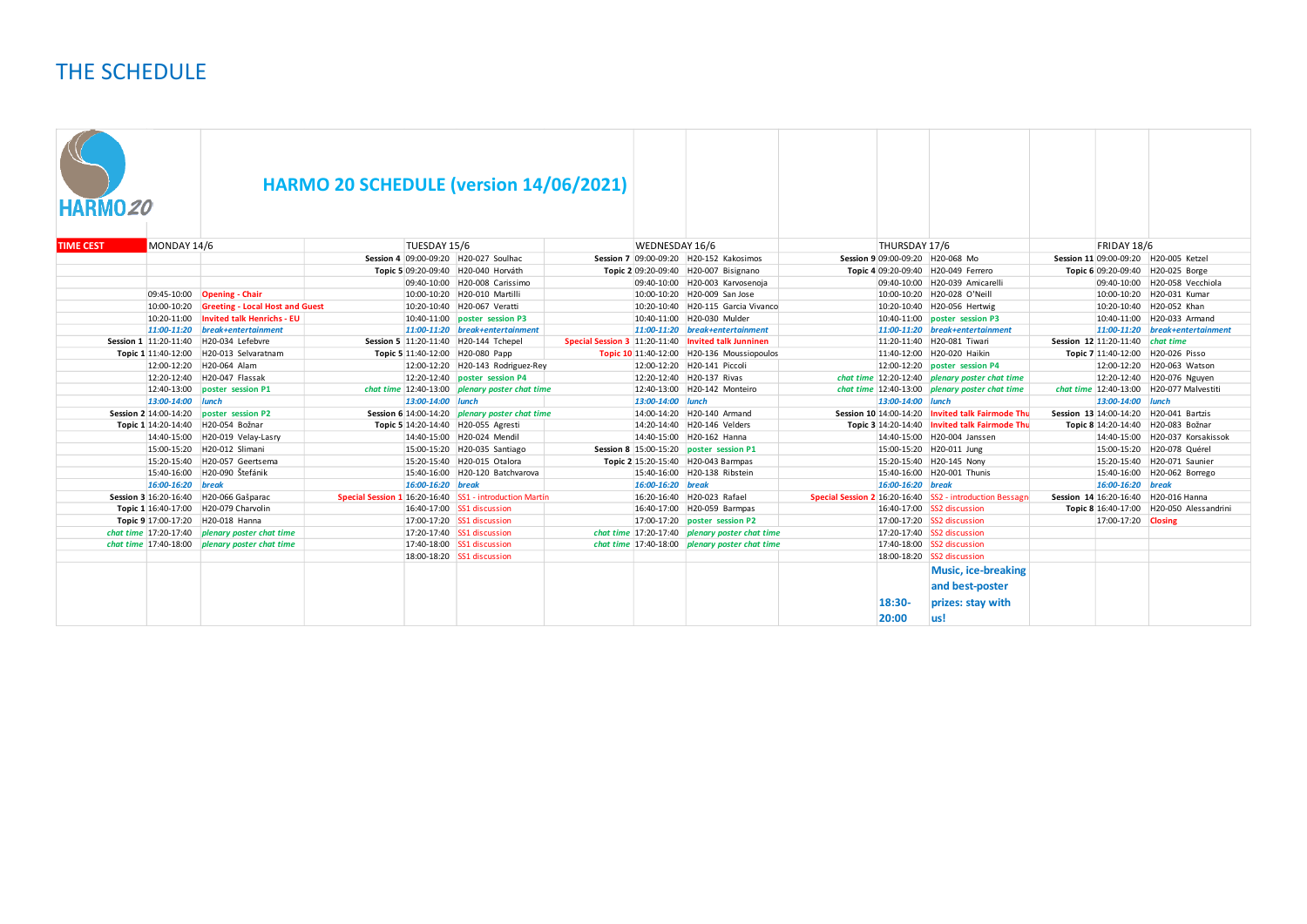| <b>TIME CEST MONDAY 14/6</b> |              |                                                    |                                                                                                                                                                                                                                                                                                                             |                                                                                                                                                                                            |
|------------------------------|--------------|----------------------------------------------------|-----------------------------------------------------------------------------------------------------------------------------------------------------------------------------------------------------------------------------------------------------------------------------------------------------------------------------|--------------------------------------------------------------------------------------------------------------------------------------------------------------------------------------------|
|                              | 09:45-10:00  | <b>Opening - Chair</b>                             |                                                                                                                                                                                                                                                                                                                             |                                                                                                                                                                                            |
|                              | 10:00-10:20  | <b>Greeting - Local Host and</b><br><b>Guest</b>   |                                                                                                                                                                                                                                                                                                                             |                                                                                                                                                                                            |
|                              | 10:20-11:00  | <b>Invited talk</b><br><b>Thomas Henrichs - EU</b> | <b>Vicente Franco</b>                                                                                                                                                                                                                                                                                                       | Air Quality-revision of EU Rules                                                                                                                                                           |
|                              | 11:00-11:20  | break+entertainment                                |                                                                                                                                                                                                                                                                                                                             |                                                                                                                                                                                            |
| <b>Session 1</b>             | <b>Chair</b> | <b>Helge Olesen</b>                                |                                                                                                                                                                                                                                                                                                                             |                                                                                                                                                                                            |
| <b>Topic 1</b>               | 11:20-11:40  | H20-034 Wouter Lefebvre                            | Felix Deutsch, Jeroen Staelens, David<br>Roet, Wendy Swaans                                                                                                                                                                                                                                                                 | Validation of a high resolution air quality modelling chain for<br>nitrogen modelling in Flanders                                                                                          |
|                              | 11:40-12:00  | H20-013 Vibha Selvaratnam                          | Helen Webster, David Thomson, Ben<br>Devenish                                                                                                                                                                                                                                                                               | The impact of high time resolution meteorology on dispersion<br>models                                                                                                                     |
|                              | 12:00-12:20  | H20-064 Boulos Alam                                | Amir Ali Feliz, Pierre Ngae, Pramod<br>Kumar, Hamza Kouich, Amer Chupon                                                                                                                                                                                                                                                     | CFD modelling of atmospheric dispersion using non-isotropic<br>turbulence model: appilcation to Idaho Falls experiment in low wind<br>stable conditions                                    |
|                              | 12:20-12:40  | H20-047 Thomas Flassak                             | <b>Helmut Lorentz</b>                                                                                                                                                                                                                                                                                                       | Comparison of the microscale flow and dispersion model MISKAM<br>against a new wind tunnel validation dataset for an idealized built-up<br>area                                            |
| <b>Poster session</b>        | 12:40-13:00  | poster session P1                                  |                                                                                                                                                                                                                                                                                                                             |                                                                                                                                                                                            |
|                              | 13:00-14:00  | <b>lunch</b>                                       |                                                                                                                                                                                                                                                                                                                             |                                                                                                                                                                                            |
| <b>Session 2</b>             | <b>Chair</b> | <b>Ekaterina Batchvarova</b>                       |                                                                                                                                                                                                                                                                                                                             |                                                                                                                                                                                            |
| <b>Poster session</b>        | 14:00-14:20  | poster session P2                                  |                                                                                                                                                                                                                                                                                                                             |                                                                                                                                                                                            |
| <b>Topic 1</b>               | 14:20-14:40  | H20-054 Marija Božnar                              | Primož Mlakar, Boštjan Grašič                                                                                                                                                                                                                                                                                               | Automated Control of Measurements and Data for Air Pollution<br>Modelling                                                                                                                  |
|                              | 14:40-15:00  | H20-019 Fanny Velay-Lasry                          | Gaëlle Dufour, Armand Albergel, Yves<br>Balkanski,, Matthias Beekmann,<br>Zhaonan Cai, Audrey Cheiney, Juan<br>Cuesta, Claude Derognat, Maxim<br>Eremenko, Gilles Foret, Robin Goix,<br>Didier Hauglustaine, Mathieu<br>Lachatre, Benoit Laurent, Yi Liu, Fan<br>Meng, Guillaume Siour, Shu Tao, Qijie<br>Zhang, Yuli Zhang | PolEASIA Project: Pollution in Eastern Asia - towards better Air<br>Quality Prevision and Impacts' Evaluation                                                                              |
|                              | 15:00-15:20  | H20-012 Mehdi Slimani                              | Lionel Soulhac, Gullevic Lamaison,<br>Patrick Armand, Luc Patryl                                                                                                                                                                                                                                                            | CFD RANS and LES simulations for the validation of the BUILD<br>(Building Urban and Industrial Lagrangian Dispersion) model, on<br>isolated obstacle and network of streets configurations |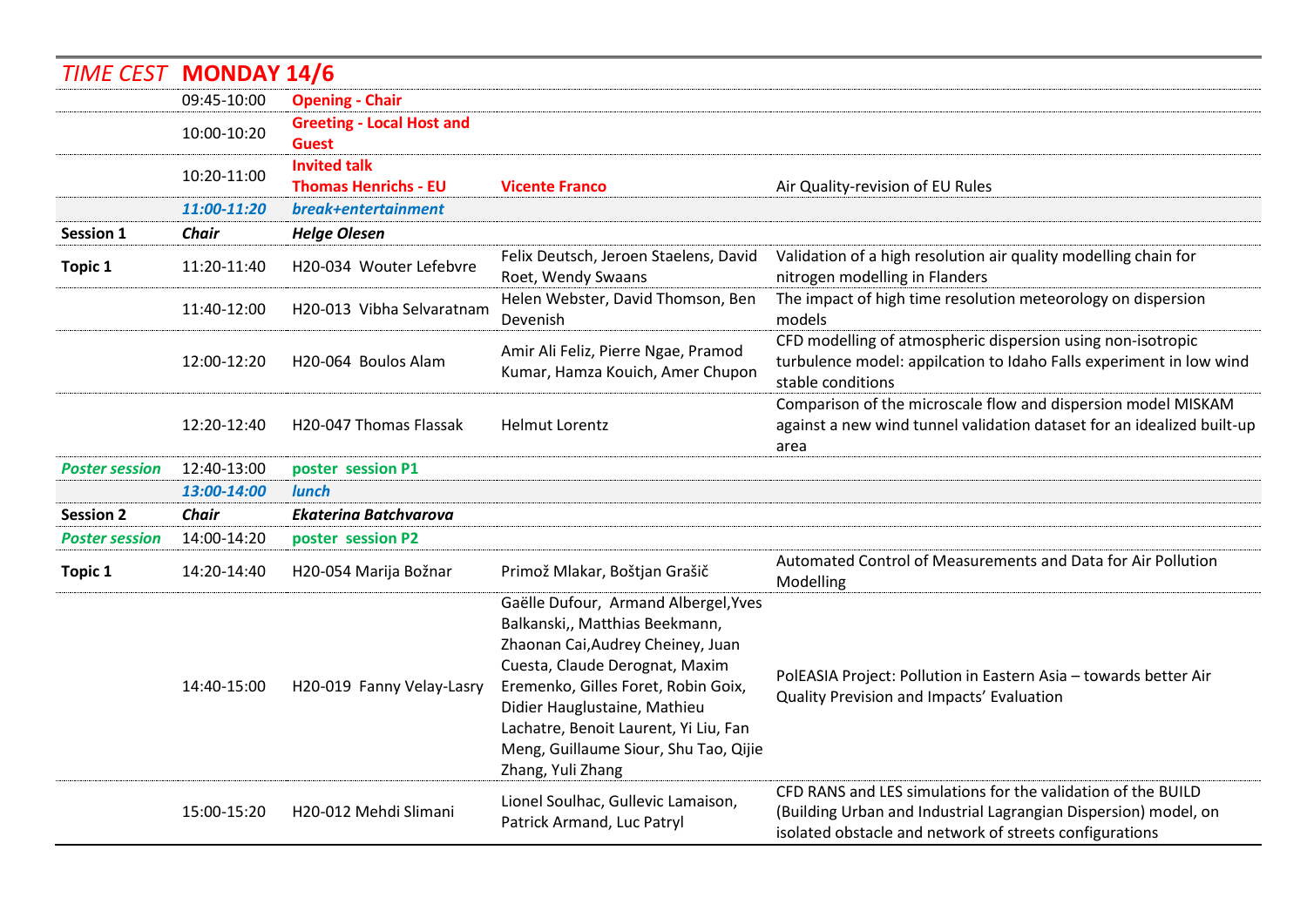|                  | 15:20-15:40  | H20-057 Gertie Geertsema               |                                                                                                                                                                                                                                                           | Lessons learnt at the EU-CONFIDENCE dissemination workshop on<br>the propagation of Meteorological Uncertainties                 |
|------------------|--------------|----------------------------------------|-----------------------------------------------------------------------------------------------------------------------------------------------------------------------------------------------------------------------------------------------------------|----------------------------------------------------------------------------------------------------------------------------------|
|                  | 15:40-16:00  | H20-090 Dušan Štefánik                 | Jana Matejovičová, Jana Krajčovičová,<br>Tereza Šedivá, Juraj Beňo                                                                                                                                                                                        | Calculation of the transboundary pollution by CMAQ chemical<br>transport model and the assessment of the non-linearity effect    |
|                  | 16:00-16:20  | <b>break</b>                           |                                                                                                                                                                                                                                                           |                                                                                                                                  |
| <b>Session 3</b> | <b>Chair</b> | <b>Ioannis Bartzis</b>                 |                                                                                                                                                                                                                                                           |                                                                                                                                  |
| Topic 1          | 16:20-16:40  | H20-066 Goran Gašparac                 | Amela Jeričević, Branko Grisogono                                                                                                                                                                                                                         | Implementation of the air quality modelling systems over complex<br>urban area with diverse air pollution sources                |
|                  | 16:40-17:00  | H <sub>20</sub> -079 Perrine Charvolin | Lionel Soulhac, Guillevic Lamaison,<br>Philippe Laguionie, Olivier Connan,<br>Johann Chardeur, Olivier Cazimajou,<br>Luc Solier, Irène Korsakissok, Sophie<br>Vecchiola, Anne Mathieu, Malo Le<br>Guellec, Amita Tripathi Lamaison,<br>Philippe Laguionie | Evaluation of a Lagrangian dispersion model coupled with a CFD<br>wind field database against a new full scale tracer experiment |
| <b>Topic 9</b>   | 17:00-17:20  | H20-018 Steven Hanna                   |                                                                                                                                                                                                                                                           | Overview of Gifford's 1959 paper that first justifies inverse modelling                                                          |
| <b>Chat time</b> | 17:20-17:40  | plenary poster chat time               |                                                                                                                                                                                                                                                           |                                                                                                                                  |
| <b>Chat time</b> | 17:40-18:00  | plenary poster chat time               |                                                                                                                                                                                                                                                           |                                                                                                                                  |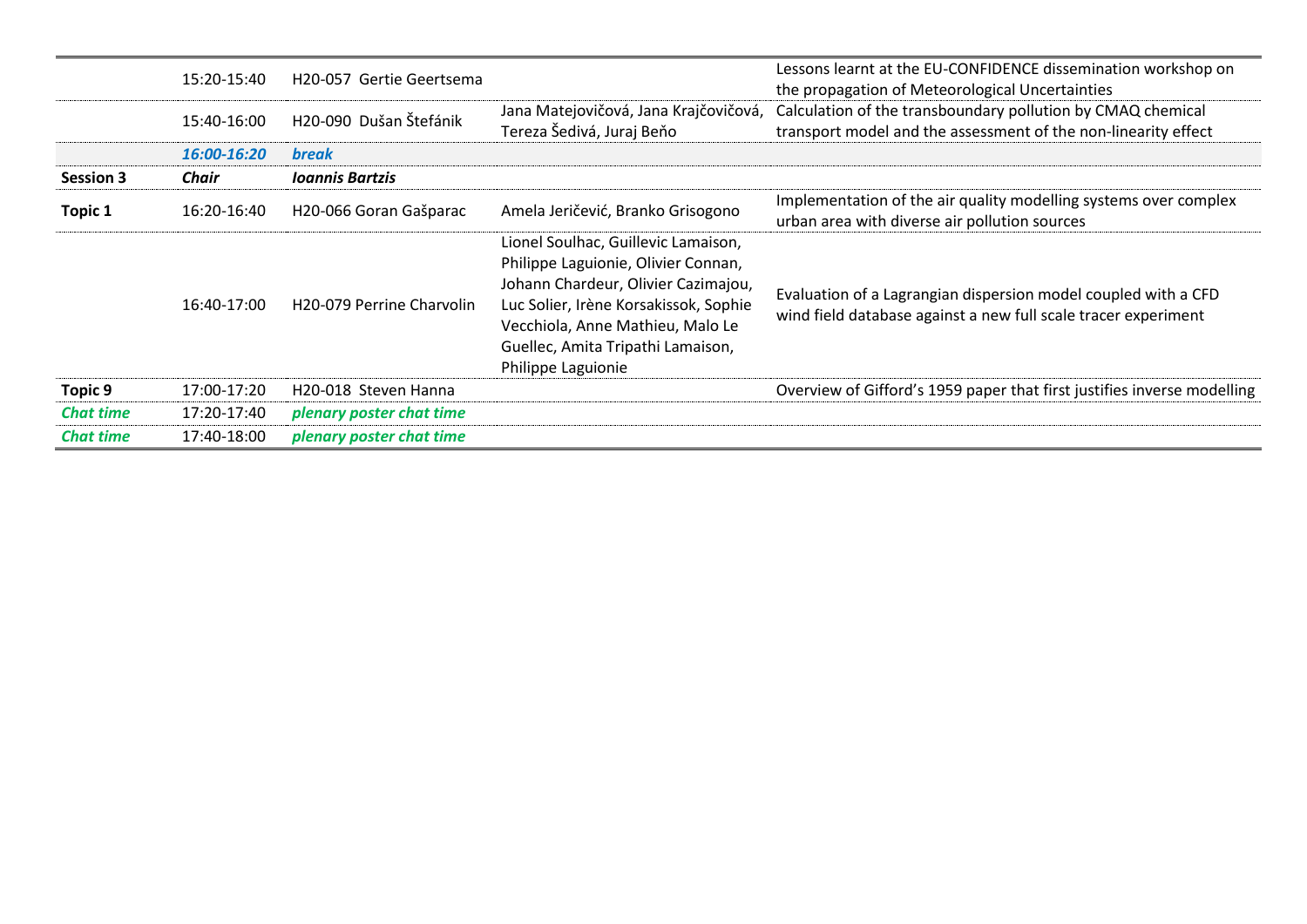| <b>TIME CEST TUESDAY 15/6</b> |              |                                  |                                                                                                                                           |                                                                                                                                                          |
|-------------------------------|--------------|----------------------------------|-------------------------------------------------------------------------------------------------------------------------------------------|----------------------------------------------------------------------------------------------------------------------------------------------------------|
| <b>Session 4</b>              | <b>Chair</b> | Silvana Di Sabatino              |                                                                                                                                           |                                                                                                                                                          |
| <b>Topic 5</b>                | 09:00-09:20  | H20-027 Lionel Soulhac           | Guillevic Lamaison, Pierrine<br>Charvolin, Mehdi Slimani, Patrick<br>Armand, Luc Patryl                                                   | Development of BUILD (Building Urban and Industrial Lagrangian<br>Dispersion), a new operational dispersion model                                        |
|                               | 09:20-09:40  | H20-040 Zoltán Horváth           | Bence Liszkai, Lászlo Környei, Ákos<br>Kovács, Csaba Toth, Tamás Budai                                                                    | HiDALGO UAP, a tool for AQD-respecting microscale modelling of<br>urban air pollution                                                                    |
|                               | 09:40-10:00  | H20-008 Bertrand<br>Carissimo    | Martin Ferrand, Cedric Flageul,<br>Raphael Bresson, Eric Dupont                                                                           | Driving the large scale meteorological and concentration air flow for<br>neighbourhood scale time varying air quality simulations                        |
|                               | 10:00-10:20  | H20-010 Alberto Martilli         | Beatriz Sanchez, Andrea Zonato,<br>Domingo Rasilla, Fernando Allende,<br>Gianluca Pappaccogli, Felipe<br>Fernandez                        | Simulating meteorology and dispersion under strong thermal<br>inversion. An example from Madrid                                                          |
|                               | 10:20-10:40  | H20-067 Giorgio Veratti          | Alessandro Bigi, Sara Fabbi, Aurelia<br>Lupascu, Gianni Tinarelli, Sergio<br>Teggi, Giuseppe Brusasca, Tim M.<br>Butler, Grazia Ghermandi | The development of a building-resolved air quality forecast system<br>by a multi-scale model approach and its application to Modena<br>urban area, Italy |
| <b>Poster session</b>         | 10:40-11:00  | poster session P3                |                                                                                                                                           |                                                                                                                                                          |
|                               | 11:00-11:20  | break+entertainment              |                                                                                                                                           |                                                                                                                                                          |
| <b>Session 5</b>              | <b>Chair</b> | <b>Marko Kaasik</b>              |                                                                                                                                           |                                                                                                                                                          |
| <b>Topic 5</b>                | 11:20-11:40  | H20-144 Oxana Tchepel            | Noela Pina, Susana Marta Almeida,<br>Inês Lopes, Joana Coutinho, Ismael<br>Casotti Rienda, Teresa Nunes,<br>Casimiro Pio, Celia Alves     | Local contribution of residential heating to black carbon aerosols in<br>Coimbra urban area: modelling and measurements                                  |
|                               | 11:40-12:00  | H20-080 Bálint Papp              | Gergely Kristof                                                                                                                           | The role of thermal convection in the dispersion of traffic-induced<br>air pollutants in the urban environment                                           |
|                               | 12:00-12:20  | H20-143 Daniel Rodriguez-<br>Rey | Marc Guevara, MaPaz Linares, Josep<br>Casanovas, Jaime Benavides, Oriol<br>Jorba, Albert Soret, Carlos Pérez<br>García-Pando              | Modelling the impact of urban mobility policies on emissions and air<br>quality levels in Barcelona (Spain)                                              |
|                               | 12:20-12:40  | poster session P4                |                                                                                                                                           |                                                                                                                                                          |
| <b>Chat time</b>              | 12:40-13:00  | plenary poster chat time         |                                                                                                                                           |                                                                                                                                                          |
|                               | 13:00-14:00  | <b>lunch</b>                     |                                                                                                                                           |                                                                                                                                                          |
| <b>Session 6</b>              | <b>Chair</b> | <b>David Carruthers</b>          |                                                                                                                                           |                                                                                                                                                          |
| <b>Chat time</b>              | 14:00-14:20  | plenary poster chat time         |                                                                                                                                           |                                                                                                                                                          |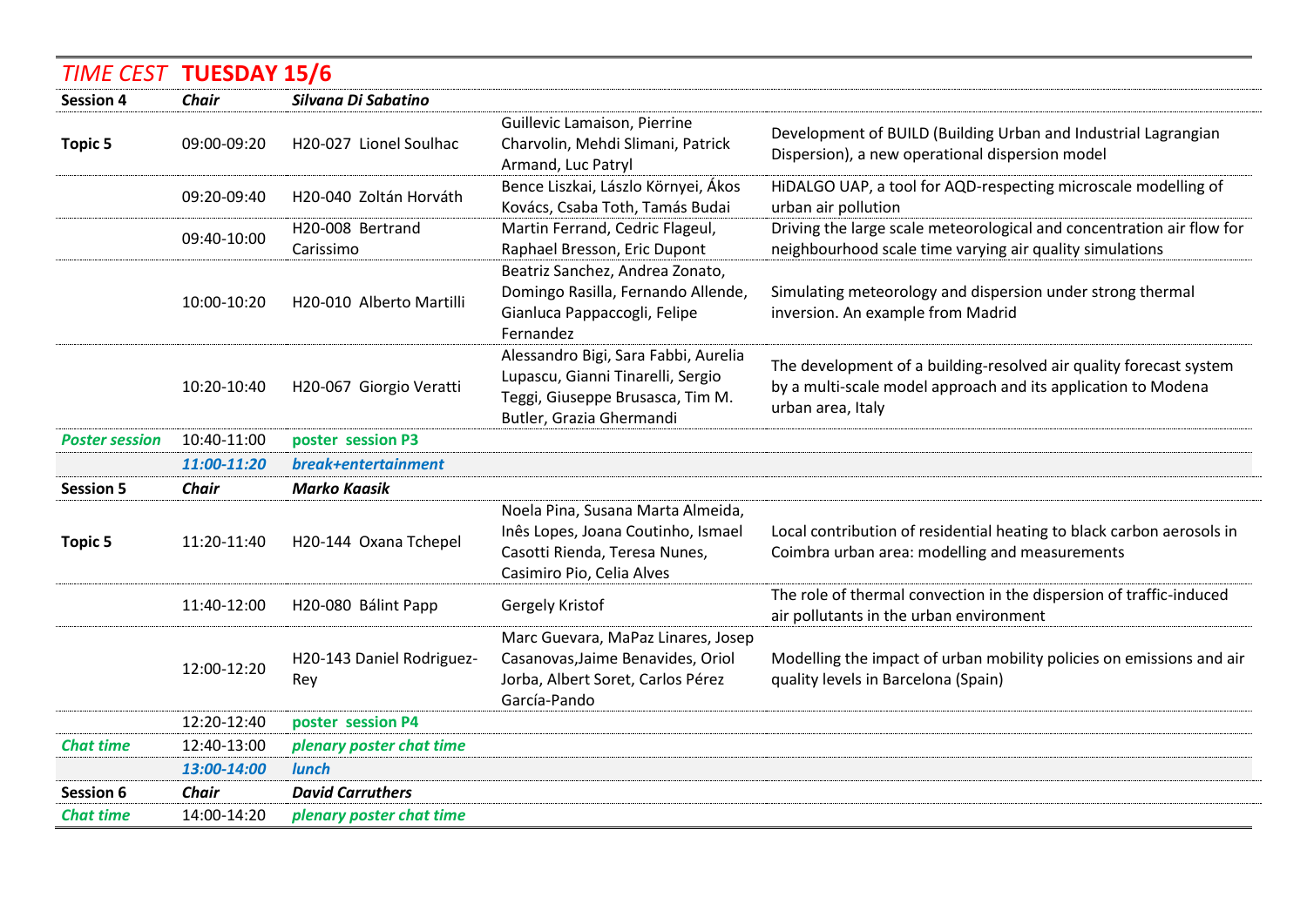| <b>Topic 5</b>           | 14:20-14:40  | H20-055 Valentina Agresti            | Andrea Amicarelli, Guido Pirovano,<br>Anna Toppetti                                                                                                        | Urban scale air quality assessment with a harmonized multi-scale<br>model                                                                                                                                |
|--------------------------|--------------|--------------------------------------|------------------------------------------------------------------------------------------------------------------------------------------------------------|----------------------------------------------------------------------------------------------------------------------------------------------------------------------------------------------------------|
|                          | 14:40-15:00  | H <sub>20</sub> -024 Mouhcine Mendil | Sylvain Leirens, Patrick Armand                                                                                                                            | Synthetic Data and Deep Neural Networks for Atmospheric<br>Dispersion Modelling in Urban Areas                                                                                                           |
|                          | 15:00-15:20  | H20-035 Jose Santiago                | E. Rivas, R. Buccolieri, A. Martilli,<br>M.G. Vivanco, E. Gatto, F. Martín                                                                                 | Towards a comprehensive urban air quality modelling and<br>population exposure assessment: relationship between outdoor<br>pollutant concentration in sidewalks and indoor pollution inside<br>buildings |
|                          | 15:20-15:40  | H20-015 Marcia Otalora               | Lionel Soulhac, Guillevic Lamaison,<br>Chi Vuong Nguyen, Maxime Nibart,<br>Jacques Moussafir, Claude Derognat,<br>Paolo Monti                              | Application to define a methodology for data assimilation of mobile<br>micro-sensors using LES                                                                                                           |
|                          | 15:40-16:00  | H20-120 Ekaterina<br>Batchvarova     | Damyan Barantiev, Reneta<br>Dimitrova, Hristina Kirova, Rosen<br>Penchev, Maria Kolarova, Evgeni<br>Vladimirov, Ventsislav Danchovski,<br>Orlin Gueorguiev | Modelled and measured ABL characteristics for the city of Sofia                                                                                                                                          |
|                          | 16:00-16:20  | <b>break</b>                         |                                                                                                                                                            |                                                                                                                                                                                                          |
| <b>Special Session 1</b> | <b>Chair</b> | <b>Fernando Martín</b>               | Microscale modelling for ambient air quality directives                                                                                                    |                                                                                                                                                                                                          |
|                          | 16:20-16:40  | <b>Fernando Martín</b>               | SS1-introduction                                                                                                                                           |                                                                                                                                                                                                          |
|                          | 16:40-17:00  | SS1 discussion                       |                                                                                                                                                            |                                                                                                                                                                                                          |
|                          | 17:00-17:20  | SS1 discussion                       |                                                                                                                                                            |                                                                                                                                                                                                          |
|                          | 17:20-17:40  | SS1 discussion                       |                                                                                                                                                            |                                                                                                                                                                                                          |
|                          | 17:40-18:00  | SS1 discussion                       |                                                                                                                                                            |                                                                                                                                                                                                          |
|                          | 18:00-18:20  | SS1 discussion                       |                                                                                                                                                            |                                                                                                                                                                                                          |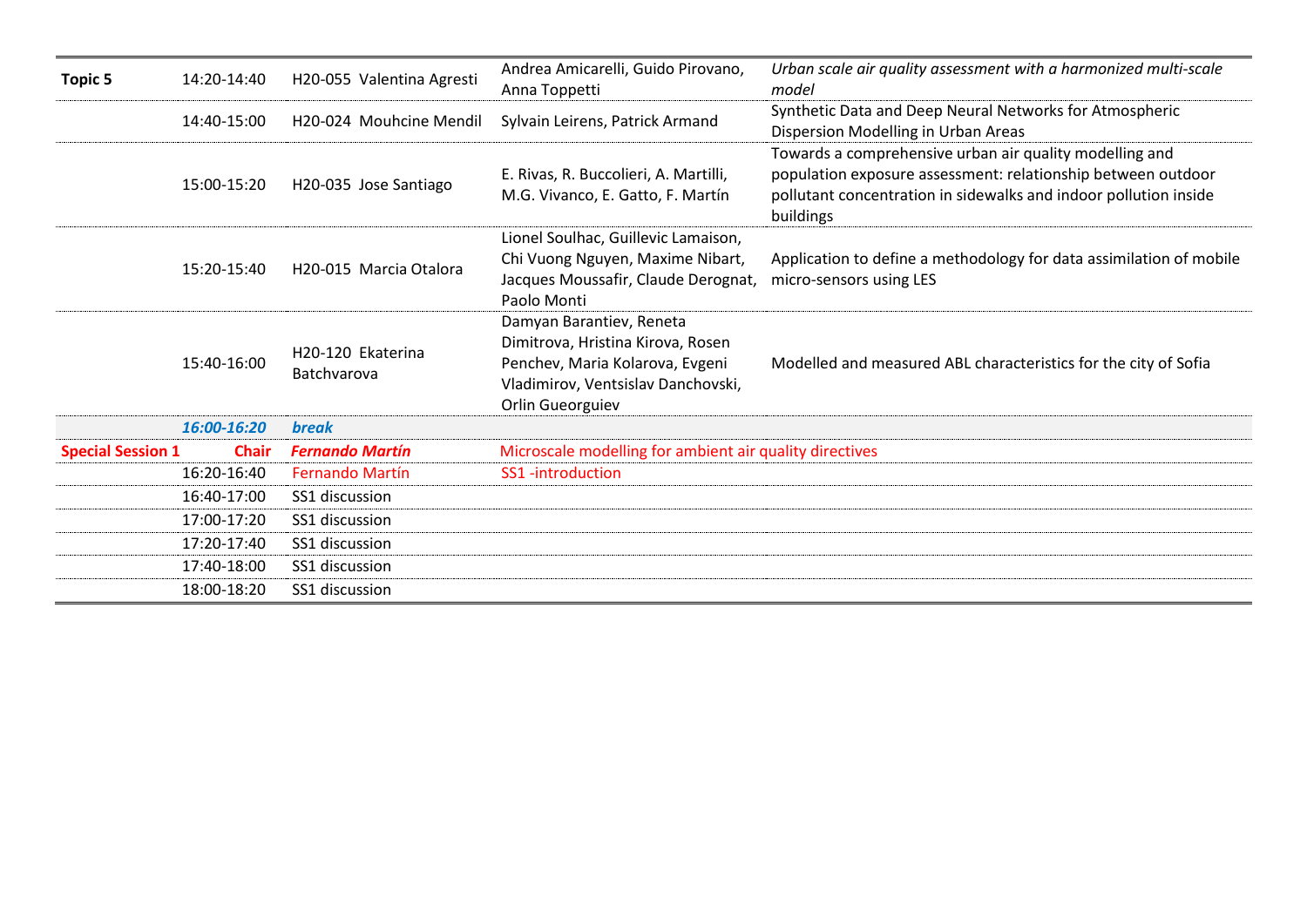|                  |                                                                      | <b>TIME CEST WEDNESDAY 16/6</b>                      |                                                                                                                   |                                                                                                                                                  |  |  |
|------------------|----------------------------------------------------------------------|------------------------------------------------------|-------------------------------------------------------------------------------------------------------------------|--------------------------------------------------------------------------------------------------------------------------------------------------|--|--|
| <b>Session 7</b> | <b>Chair</b>                                                         | <b>Carlos Borrego</b>                                |                                                                                                                   |                                                                                                                                                  |  |  |
| <b>Topic 2</b>   | 09:00-09:20                                                          | H20-152 Konstantinos<br>Kakosimos                    | Hala Hassan, Prashant Kumar                                                                                       | Development and Application of Emission Models for Fugitive<br>Particulate Matter in Arid and Semi-Arid Regions                                  |  |  |
|                  | 09:20-09:40                                                          | H20-007 Andrea Bisignano                             | Lorenzo Giovannini                                                                                                | A modelling chain for establishing a low emission corridor through<br>the Alps                                                                   |  |  |
|                  | 09:40-10:00                                                          | H20-003 Niko Karvosenoja                             | Mikko Savolahti, Ville-Veikko Paunu,<br>Joonas Munther, Jaakko Kukkonen,<br>Timo Lanki                            | Operational health damage cost model for municipality policy<br>assessments                                                                      |  |  |
|                  | 10:00-10:20                                                          | H20-009 Roberto San Jose                             | Juan L. Pérez                                                                                                     | High resolution impacts of green areas on air quality in Madrid                                                                                  |  |  |
|                  | 10:20-10:40                                                          | H20-115 Marta Vivanco                                | J.L. Garrido, V. Gil, M. Theobald, F.<br>Martín, Yolanda Lechón, Ana<br>Gamarra, Eugenio Sánchez, J.L<br>Santiago | Impacts of the National Air Pollution Control Programme on air<br>quality and health in Spain                                                    |  |  |
|                  | 10:40-11:00                                                          | H20-030 Marie Mulder                                 | D. Arnold, M. Hirtl, S. Natali                                                                                    | Innovative applications for the augmented use of satellite<br>observations to support air quality management                                     |  |  |
|                  | 11:00-11:20                                                          | break+entertainment                                  |                                                                                                                   |                                                                                                                                                  |  |  |
|                  | <b>Special Session SS3</b><br><b>Chair</b><br><b>Philippe Thunis</b> |                                                      | CORONA Virus Covid-19: effects of lockdown on air quality, possible connections with air pollution                |                                                                                                                                                  |  |  |
| Topic 10         | 11:20-11:40                                                          | <b>Invited talk Heikki Junninen</b>                  | N. Flores, M. Vana, K. Tamme, H.<br>Lipp, S. Pikker, A. Juur                                                      | Particle filtration efficiency and breathability of commonly used<br>facial masks and awareness rising campaign for general public in<br>Estonia |  |  |
|                  | 11:40-12:00                                                          | H20-136 Nicolas                                      | George Tsegas, Eleftherios                                                                                        | Air Quality Impacts of the COVID-19 Lockdowns: Observations,                                                                                     |  |  |
|                  |                                                                      | Moussiopoulos                                        | Chourdakis                                                                                                        | Modelling and Some First Conclusions                                                                                                             |  |  |
|                  | 12:00-12:20                                                          | H20-141 Andrea Piccoli                               | Valentina Agresti, Elena Chianese,<br>Guido Pirovano, Angelo Riccio                                               | Modelling COVID19 lockdown impact on the Italian Lombardy<br>region air quality: assessing of two methods                                        |  |  |
|                  | 12:20-12:40                                                          | H20-137 Esther Rivas                                 | Jose Luis Santiago, Fernando<br>Martín, Alberto Martilli                                                          | Preliminary study of natural ventilation in indoor/semi-indoor<br>terraces                                                                       |  |  |
|                  | 12:40-13:00                                                          | H20-142 Alexandra Monteiro Carla Gama, Hélder Relvas |                                                                                                                   | From the COVID pandemic through air quality improvement and<br>health benefits estimation                                                        |  |  |
|                  | 13:00-14:00                                                          | <b>lunch</b>                                         |                                                                                                                   |                                                                                                                                                  |  |  |
|                  | 14:00-14:20                                                          | H20-140 Patrick Armand                               |                                                                                                                   | 3D dispersion simulations of droplets carrying the SARS-CoV-2 virus<br>in semi-confined vented spaces - Application to a rail coach              |  |  |
|                  | 14:20-14:40                                                          | H20-146 Guus Velders                                 | Saskia Willers, Joost Wesseling, Sef<br>van den Elshout, Eric van der                                             | Improvements in air quality in the Netherlands during the corona<br>lockdown                                                                     |  |  |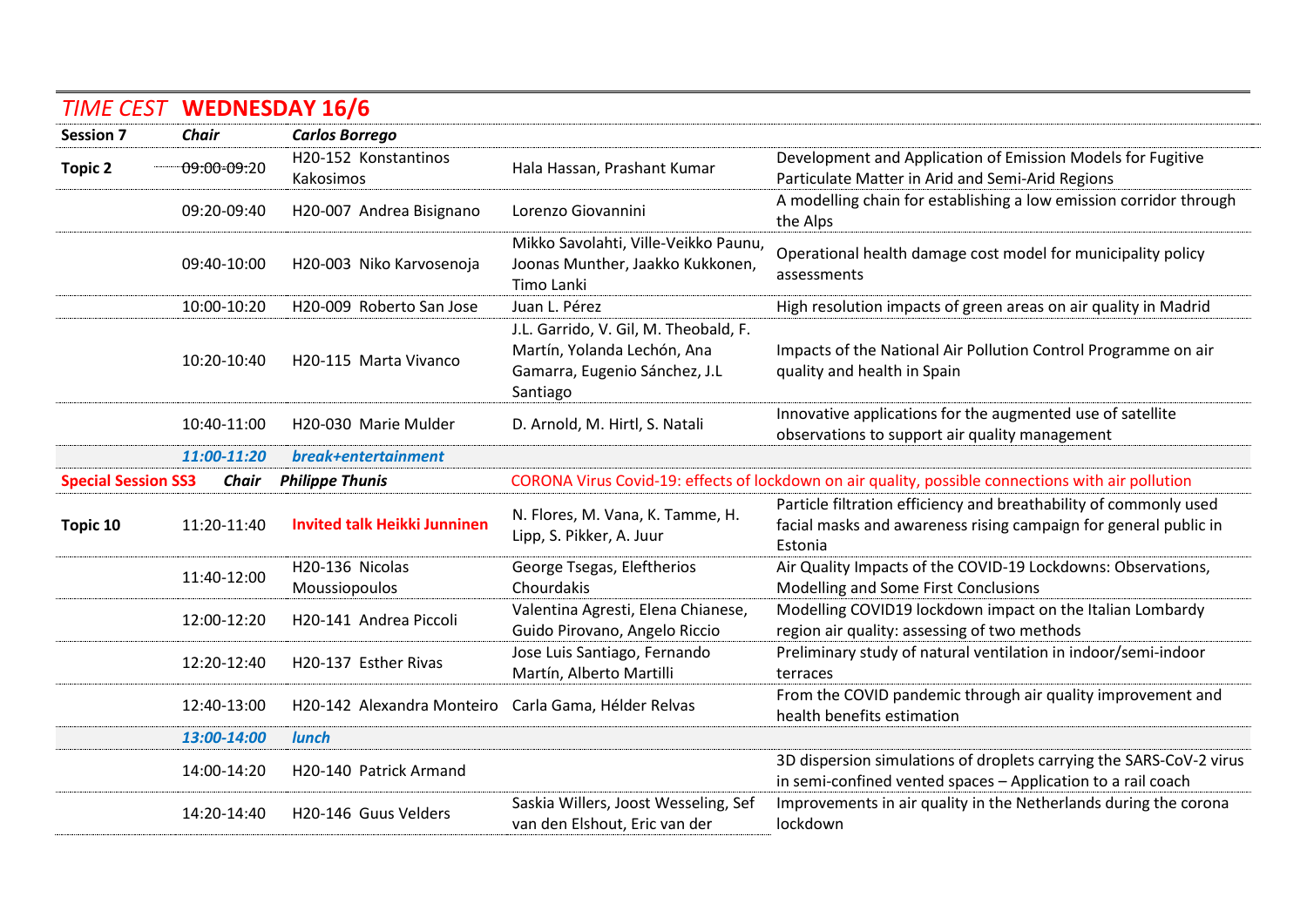|                       |              |                                    | Swaluw, Dennis Mooibroek, Sjoerd<br>van Ratingen                                                                              |                                                                                                                        |
|-----------------------|--------------|------------------------------------|-------------------------------------------------------------------------------------------------------------------------------|------------------------------------------------------------------------------------------------------------------------|
|                       | 14:40-15:00  | H <sub>20</sub> -162 Steven Hanna  |                                                                                                                               | Indoors modeling of near-field dispersion of gas and small aerosol<br>emissions from a person's mouth                  |
| <b>Poster session</b> | 15:00-15:20  | poster session P1                  |                                                                                                                               |                                                                                                                        |
| <b>Session 8</b>      | <b>Chair</b> | László Bozó                        |                                                                                                                               |                                                                                                                        |
| Topic 2               | 15:20-15:40  | H20-043 Fotios Barmpas             | Nicolas Moussiopoulos, Evangelia<br>Fragkou, George Tsegas, Athanasios<br>Karagkounis                                         | Modelling methodology for assessing atmospheric impacts from<br>smart farming application                              |
|                       | 15:40-16:00  | H20-138 Bruno Ribstein             | Giovanni De Nunzio, Mohamed<br>Laraki, Laurent Thibault, Damien<br>Piga, Benjamin Rocher, Frédéric<br>Mahé1, Maxime Nibart    | Modelling real-world traffic pollutant emissions and urban air<br>quality at with high spatial and temporal resolution |
|                       | 16:00-16:20  | <b>break</b>                       |                                                                                                                               |                                                                                                                        |
|                       | 16:20-16:40  | H <sub>20</sub> -023 Sandra Rafael | Bruno Augusto, Ana Ascenso, Carlos<br>Borrego, Ana Isabel Miranda                                                             | Assessing the effects of nature on future air quality: Porto case<br>study                                             |
|                       | 16:40-17:00  | H20-059 Fotios Barmpas             | Christos Boikos, George Tsegas,<br>Nicolas Moussiopoulos, Nicolas<br>Rapkos, Socratis Mamarikas, Leon<br><b>Ntziachristos</b> | Assessing emission control compliance and the corresponding<br>effects on the air quality of coastal and harbour areas |
| <b>Poster session</b> | 17:00-17:20  | poster session P2                  |                                                                                                                               |                                                                                                                        |
| <b>Chat time</b>      | 17:20-17:40  | plenary poster chat time           |                                                                                                                               |                                                                                                                        |
| <b>Chat time</b>      | 17:40-18:00  | plenary poster chat time           |                                                                                                                               |                                                                                                                        |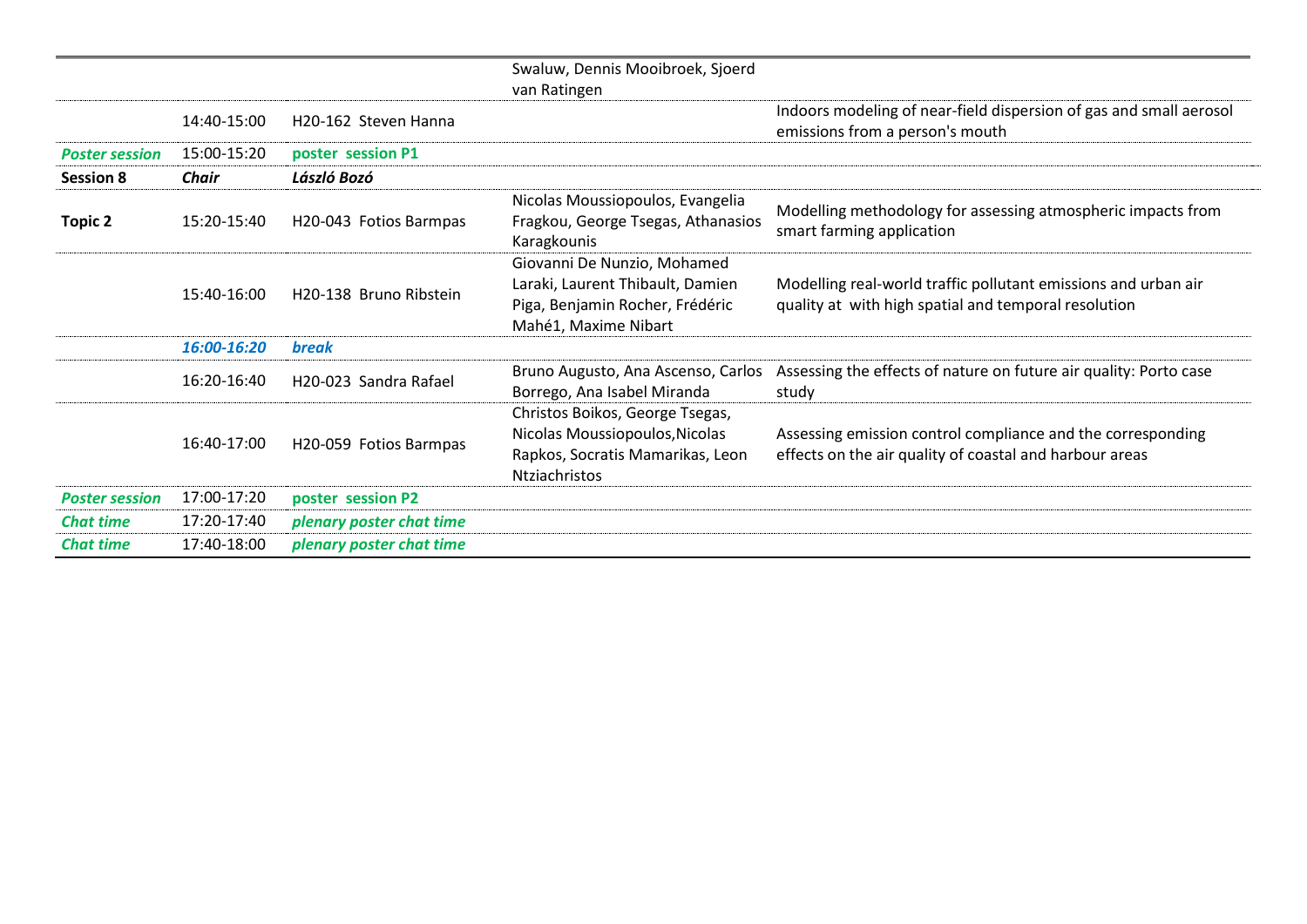| <b>TIME CEST THURSDAY 17/6</b> |              |                              |                                                                                                                        |                                                                                                                                                         |
|--------------------------------|--------------|------------------------------|------------------------------------------------------------------------------------------------------------------------|---------------------------------------------------------------------------------------------------------------------------------------------------------|
| <b>Session 9</b>               | <b>Chair</b> | <b>Bertrand Carissimo</b>    |                                                                                                                        |                                                                                                                                                         |
| <b>Topic 4</b>                 | 09:00-09:20  | H20-068 Ziwei Mo             | Chun-Ho Liu, Yat-Kiu Ho                                                                                                | Mean Wind Parametrization and Turbulence Characteristics of<br>Roughness Sublayer over Real Urban Morphology of Hong Kong                               |
|                                | 09:20-09:40  | H20-049 Enrico Ferrero       | Stefano Alessandrini, Scott Meech,<br>Dietmar Oettl                                                                    | Assessment of a Lagrangian stochastic particle model for<br>concentration variance with field data                                                      |
|                                | 09:40-10:00  | H20-039 Andrea Amicarelli    | Stefano Alessandrini, Giordano<br>Agate, Enrico Ferrero, Guido<br>Pirovano, Gianni Tinarelli, Silvia<br>Trini Castelli | Modelling 3D dry deposition of particulate matter for micro-scale air<br>quality: coupling a new scheme with an existing Lagrangian<br>stochastic model |
|                                | 10:00-10:20  | H20-028 James O'Neill        | Martin Seaton, Kate Johnson,<br>Jenny Stocker, Christina Hood,<br><b>David Carruthers</b>                              | Development and evaluation of a model for pollutant dispersion<br>from elevated roads                                                                   |
|                                | 10:20-10:40  | H20-056 Denise Hertwig       | Christina Vanderwel, Sue<br>Grimmond, Hannah Gough,<br>Xiaoxue Wang, Matthew Coburn,<br>George Meachim                 | Dispersion and exchange of pollutants in a tall-building cluster in<br><b>Beijing</b>                                                                   |
|                                | 10:40-11:00  | poster session P3            |                                                                                                                        |                                                                                                                                                         |
|                                | 11:00-11:20  | break+entertainment          |                                                                                                                        |                                                                                                                                                         |
|                                | 11:20-11:40  | H20-081 Arvind Tiwari        | Prashant Kumar                                                                                                         | An integrated modelling framework to assess air pollution reduction<br>through green infrastructure in urban settings                                   |
|                                | 11:40-12:00  | H20-020 Nitsa Haikin         | Silvia Trini Castelli                                                                                                  | Air Pollution Dynamics along a Low-Level-Jet Event in Complex<br>Terrain: A High-Resolution Study Employing RAMS                                        |
|                                | 12:00-12:20  | poster session P4            |                                                                                                                        |                                                                                                                                                         |
|                                | 12:20-12:40  | plenary poster chat time     |                                                                                                                        |                                                                                                                                                         |
|                                | 12:40-13:00  | plenary poster chat time     |                                                                                                                        |                                                                                                                                                         |
|                                | 13:00-14:00  | <b>lunch</b>                 |                                                                                                                        |                                                                                                                                                         |
| <b>Session 10</b>              | <b>Chair</b> | <b>Peter Suppan</b>          |                                                                                                                        |                                                                                                                                                         |
| <b>Topic 3</b>                 | 14:00-14:20  | <b>Invited talk Fairmode</b> |                                                                                                                        |                                                                                                                                                         |
|                                | 14:20-14:40  | <b>Philippe Thunis</b>       |                                                                                                                        |                                                                                                                                                         |
|                                | 14:40-15:00  | H20-004 Stijn Janssen        | Jorge Sousa, Hans Hooyberghs,<br>Wouter Lefebvre, Stijn Vranckx                                                        | The potential of low-cost sensor networks to improve near-real time<br>mapping applications                                                             |
|                                | 15:00-15:20  | H20-011 Daeun Jung           | Rafael Borge, Iciar Lejarraga,<br>Enrique Crespo, Ricardo Vargas,                                                      | A novel modelling-based method for air quality zoning. Application<br>to the Madrid Region                                                              |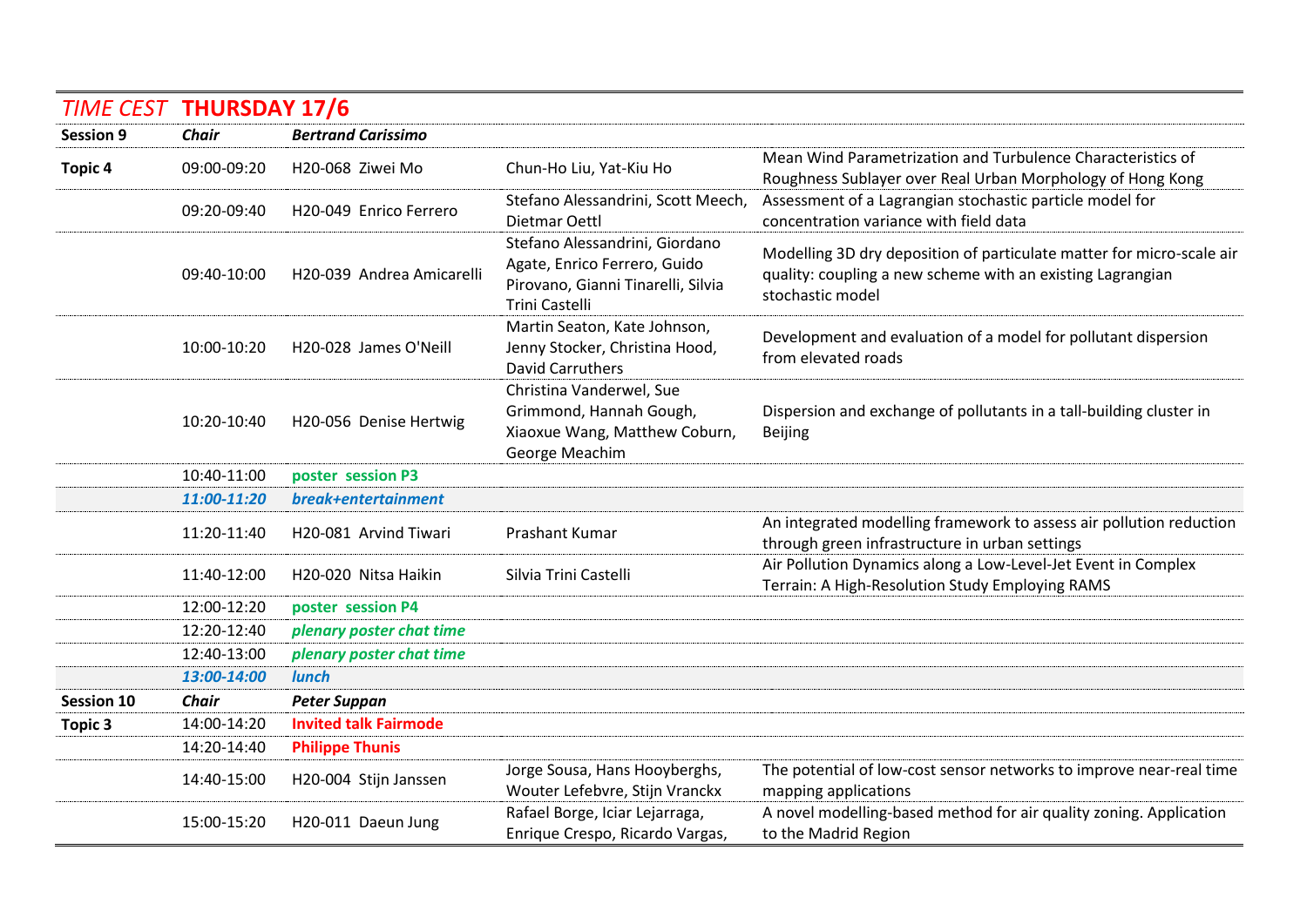|                          |             |                           | David de la Paz, Jose María<br>Cordero, Jaime S. Gallego                                                                                             |                                                                                                                  |
|--------------------------|-------------|---------------------------|------------------------------------------------------------------------------------------------------------------------------------------------------|------------------------------------------------------------------------------------------------------------------|
|                          | 15:20-15:40 | H20-145 Bastien Nony      | Mélanie Rochoux, Didier Lucor,<br>Thomas Jaravel                                                                                                     | Compound parametric metamodeling of large-eddy simulations for<br>microscale atmospheric dispersion applications |
|                          | 15:40-16:00 | H20-001 Philippe Thunis   | A. Clappier, L. Tarrason, C.<br>Cuvelier, A. Monteiro, E. Pisoni, J.<br>Wesseling, C. A. Belis, G. Pirovano,<br>S. Janssen, C. Guerreiro, E. Peduzzi | Source apportionment to support air quality planning: strengths and<br>weaknesses of existing approaches         |
|                          | 16:00-16:20 | <b>break</b>              |                                                                                                                                                      |                                                                                                                  |
| <b>Special Session 2</b> | Chair       | <b>Bertrand Bessagnet</b> | A CTM intercomparison platform to assess model sensitivities to emission changes                                                                     |                                                                                                                  |
|                          | 16:20-16:40 | <b>Bessagnet/Monteiro</b> | SS2 - introduction                                                                                                                                   |                                                                                                                  |
|                          |             |                           |                                                                                                                                                      |                                                                                                                  |
|                          | 16:40-17:00 | SS2 discussion            |                                                                                                                                                      |                                                                                                                  |
|                          | 17:00-17:20 | SS2 discussion            |                                                                                                                                                      |                                                                                                                  |
|                          | 17:20-17:40 | SS2 discussion            |                                                                                                                                                      |                                                                                                                  |
|                          | 17:40-18:00 | SS2 discussion            |                                                                                                                                                      |                                                                                                                  |
|                          | 18:00-18:20 | SS2 discussion            |                                                                                                                                                      |                                                                                                                  |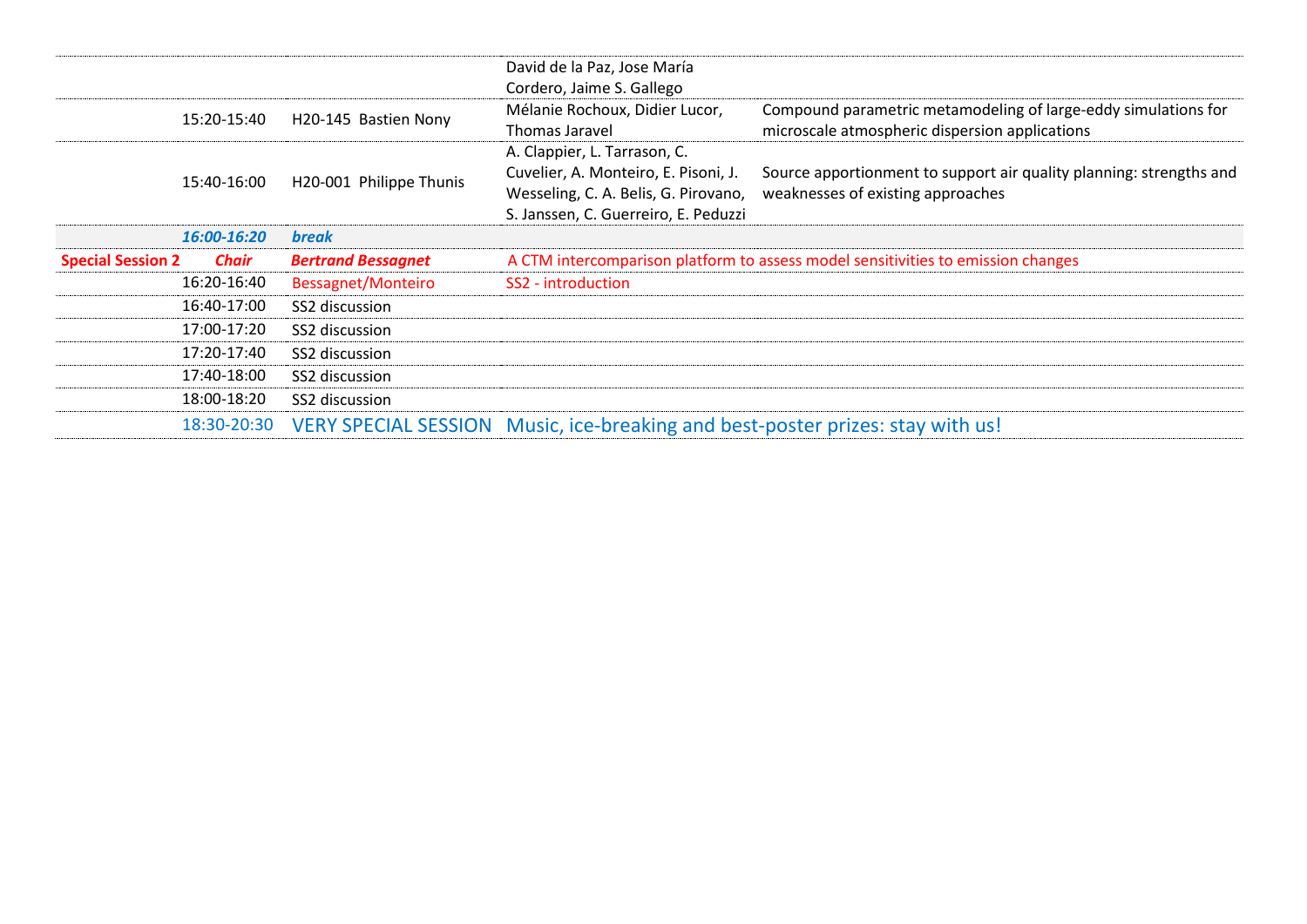### *TIME CEST* **FRIDAY 18/6**

| <i><b>IIIVIE CEST FRIDAY 18/0</b></i> |              |                                      |                                                                                                                                                                                                                                              |                                                                                                                                    |
|---------------------------------------|--------------|--------------------------------------|----------------------------------------------------------------------------------------------------------------------------------------------------------------------------------------------------------------------------------------------|------------------------------------------------------------------------------------------------------------------------------------|
| <b>Session 11</b>                     | <b>Chair</b> | <b>Clemens Mensink</b>               |                                                                                                                                                                                                                                              |                                                                                                                                    |
| Topic 6                               | 09:00-09:20  | H20-005 Matthias Ketzel              | Steen Solvang Jensen, Jibran Khan,<br>Victor Hugo Valencia Alvear, Lise<br>Marie Frohn, Jesper Heile<br>Christensen, Jørgen Brandt                                                                                                           | High-Resolution Air Pollution for Denmark over 40 Years - input to<br>health effect assessment                                     |
|                                       | 09:20-09:40  | H20-025 Rafael Borge                 | Rebeca Izquierdo, David de la Paz,<br>Saul García Dos Santos, Beatriz<br>Nuñez, Denis Sarigiannis, Elena<br><b>Boldo</b>                                                                                                                     | Madrid's Plan A Health Impact Assessment                                                                                           |
|                                       |              | 09:40-10:00 H20-058 Sophie Vecchiola | Malo Le Guellec, Liying Chen, Thinh<br>Lai Tien, Philippe Laguionie, Olivier<br>Connan, Johann Chardeur, Olivier<br>Cazimajou, Luc Solier, Perrine<br>Charvolin-Volta, Irène Korsakissok,<br>Lionel Soulhac, Amita Tripathi, Anne<br>Mathieu | Dispersion of radionucleides in a urban environment (DIFLU) :<br>comparison of numerical results with experimental measurements    |
|                                       |              | 10:00-10:20 H20-031 Prashant Kumar   | Gopinath Kalaiarasana, Mamatha<br>Tomsona, Arvind Tiwaria, Sarkawt<br>Hamaa                                                                                                                                                                  | Fine and ultra fine particles in micro environments of London:<br>Findings of INHALE project                                       |
|                                       | 10:20-10:40  | H20-052 Jibran Khan                  | Maria Bech Poulsen, Clive Sabel,<br>Rikke Dalgaard, Matthias Ketzel,<br>Torben Sigsgaard, Christian<br>Erikstrup, Carsten Bøcker Pedersen,<br>Ole Hertel                                                                                     | A dynamic activity-based modelling approach to estimate exposure<br>to air pollution in Copenhagen                                 |
|                                       | 10:40-11:00  | H20-033 Patrick Armand               | Christophe Duchenne                                                                                                                                                                                                                          | A new methodology based on 3D multi-scale modelling to assess the<br>impact on health and the environment of industrial facilities |
|                                       | 11:00-11:20  | break+entertainment                  |                                                                                                                                                                                                                                              |                                                                                                                                    |
| <b>Session 12</b>                     | <b>Chair</b> | <b>Nicolas Moussiopoulos</b>         |                                                                                                                                                                                                                                              |                                                                                                                                    |
|                                       | 11:20-11:40  | plenary poster chat time             |                                                                                                                                                                                                                                              |                                                                                                                                    |
| <b>Topic 7</b>                        | 11:40-12:00  | H20-026 Ignacio Pisso                | Susana Lopez-Aparicio, Dam Vo<br>Tanh, Philipp Schneider, Matthias<br>Vogt, Franck Delauge, Norbert<br>Schmidbauer, Terje Krognes                                                                                                            | Inverse transport and dispersion modelling for the Oslo area for<br>urban greenhouse gas emissions assessment                      |
|                                       | 12:00-12:20  | H20-063 Victor Watson                | Francois Septier, Patrick Armand,<br>Christophe Duchenne                                                                                                                                                                                     | New insights into inverse dispersion modelling and probabilistic<br>source term estimate at local scale in complex environments    |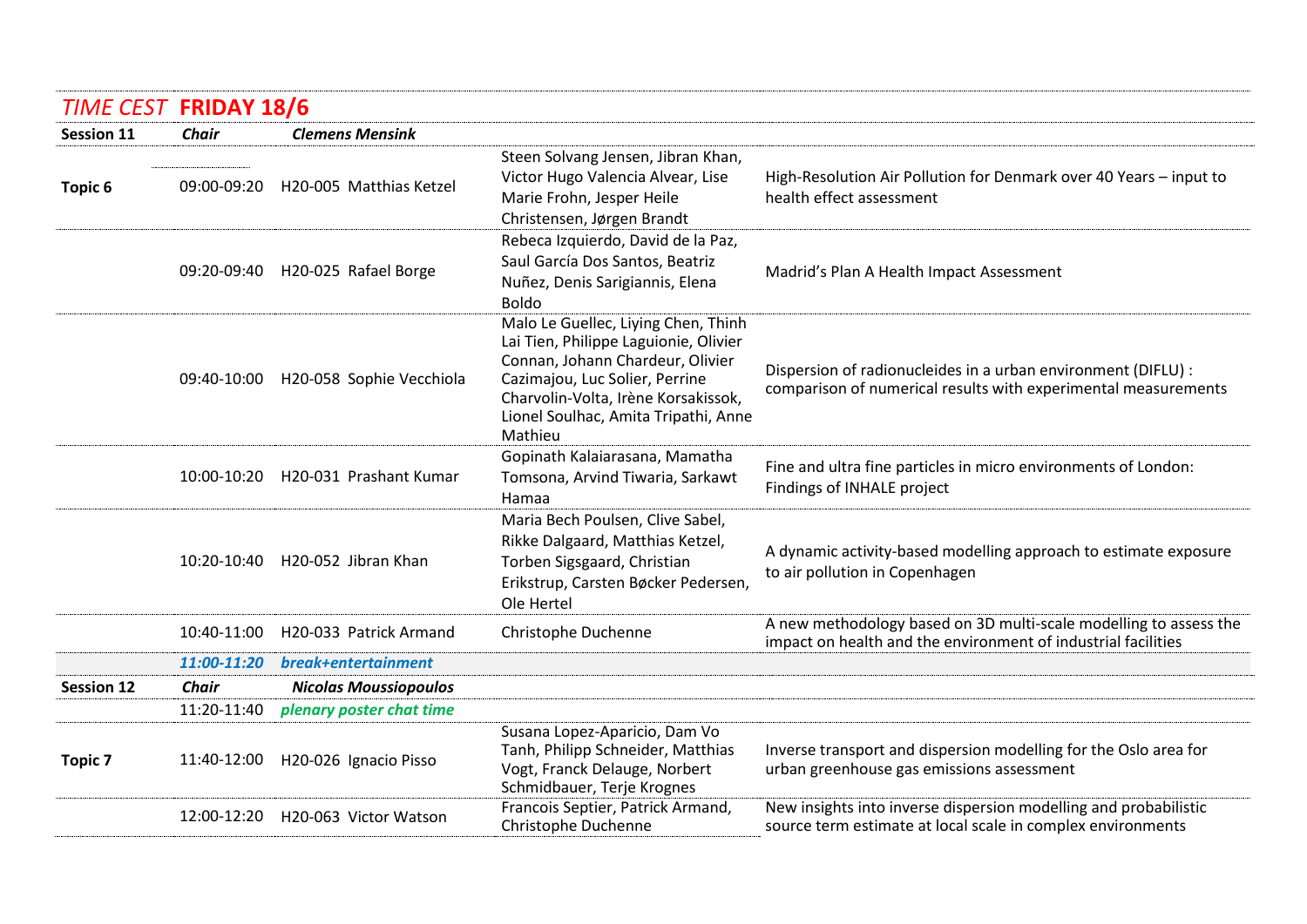|                   |              | 12:20-12:40 H20-076 Chi Vuong Nguyen | Lionel Soulhac, Guillevic Lamaison,<br><b>Pierrine Charvolin</b>                                                                                                                                            | Direct and inverse modelling of atmospheric dispersion and gamma<br>radiation in the context of crisis management of accidental or<br>deliberate radioactive releases: the TERRIFIC project |
|-------------------|--------------|--------------------------------------|-------------------------------------------------------------------------------------------------------------------------------------------------------------------------------------------------------------|---------------------------------------------------------------------------------------------------------------------------------------------------------------------------------------------|
|                   | 12:40-13:00  | H20-077 Giulia Malvestiti            | E. Angelino, A. Marongiu, M.<br>Moretti, E. Peroni                                                                                                                                                          | Estimating ammonia emission flow by the implementation of reverse<br>modelling                                                                                                              |
|                   | 13:00-14:00  | <b>lunch</b>                         |                                                                                                                                                                                                             |                                                                                                                                                                                             |
| <b>Session 13</b> | Chair        | <b>Matthias Ketzel</b>               |                                                                                                                                                                                                             |                                                                                                                                                                                             |
| <b>Topic 8</b>    | 14:00-14:20  | H20-041 Ioannis Bartzis              | Thalia Xenofontos, Ioannis. A.<br>Sakellaris, Spyros Andronopoulos                                                                                                                                          | Quantifying uncertainties in air pollutant exposure modelling from<br>accidental point releases                                                                                             |
|                   | 14:20-14:40  | H20-083 Marija Zlata Božnar          | Primož Mlakar, Boštjan Grašič,<br><b>Borut Breznik</b>                                                                                                                                                      | Automated calculation of diagnosis and 7-day forecast of relative<br>concentrations for assessing a potential accident                                                                      |
|                   | 14:40-15:00  | H20-037 Irène Korsakissok            | Spyros Andronopoulos, Poul Astrup,<br>Peter Bedwell, Erik Berge, Heiko<br>Klein, Susan Leadbetter, Raphaël<br>Périllat, Arnaud Quérel, Olivier<br>Saunier, Andrey Sogachev, Jasper<br>Tomas, Magnus Ulimoen | Uncertainty quantification of the atmospheric dispersion<br>simulations: inter-comparison of ensemble results for the Fukushima<br>accident                                                 |
|                   |              | 15:00-15:20 H20-078 Arnaud Quérel    | Denis Quélo, Jubricia<br>Baboussadiambou Mamadou,,<br>Thierry Doursout                                                                                                                                      | Wet deposition modelling capabilities investigated through a<br>comprehensive study of dose rate peaks events due to atmospheric<br>radon                                                   |
|                   | 15:20-15:40  | H20-071 Olivier Saunier              | Jérôme Groëll, Eric Sevault, Denis<br>Quélo                                                                                                                                                                 | Robustness of a reconstructed source term to meteorological<br>resolution: application to the case study of Ruthenium-106 release                                                           |
|                   |              | 15:40-16:00 H20-062 Carlos Borrego   | Micael Rebelo, Sandra Sorte,<br>Ricardo Martins, Sandra Rafael,<br>Fábio Morgado, Carlos Borrego, Jan<br>Keizer, Ana Isabel Miranda                                                                         | Physical Modelling of Wind Erosion on Wildfire Ash Loads                                                                                                                                    |
|                   | 16:00-16:20  | <b>break</b>                         |                                                                                                                                                                                                             |                                                                                                                                                                                             |
| <b>Session 14</b> | <b>Chair</b> | Silvia Trini Castelli                |                                                                                                                                                                                                             |                                                                                                                                                                                             |
| <b>Topic 8</b>    | 16:20-16:40  | H20-016 Steven Hanna                 |                                                                                                                                                                                                             | Testing of an analytical formula for estimating maximum plume rise<br>and touchdown for a dense plume, using the Jack Rabbit II Trial 8<br>observations                                     |
|                   | 16:40-17:00  | H20-050 Stefano Alessandrini         | Scott Meech, Yongxin Zhang, Chris<br>Rozoff                                                                                                                                                                 | New Features of the Global Climatological Analysis Tool (GCAT)                                                                                                                              |
|                   | 17:00-17:20  | <b>Closing</b>                       |                                                                                                                                                                                                             |                                                                                                                                                                                             |
|                   |              |                                      |                                                                                                                                                                                                             |                                                                                                                                                                                             |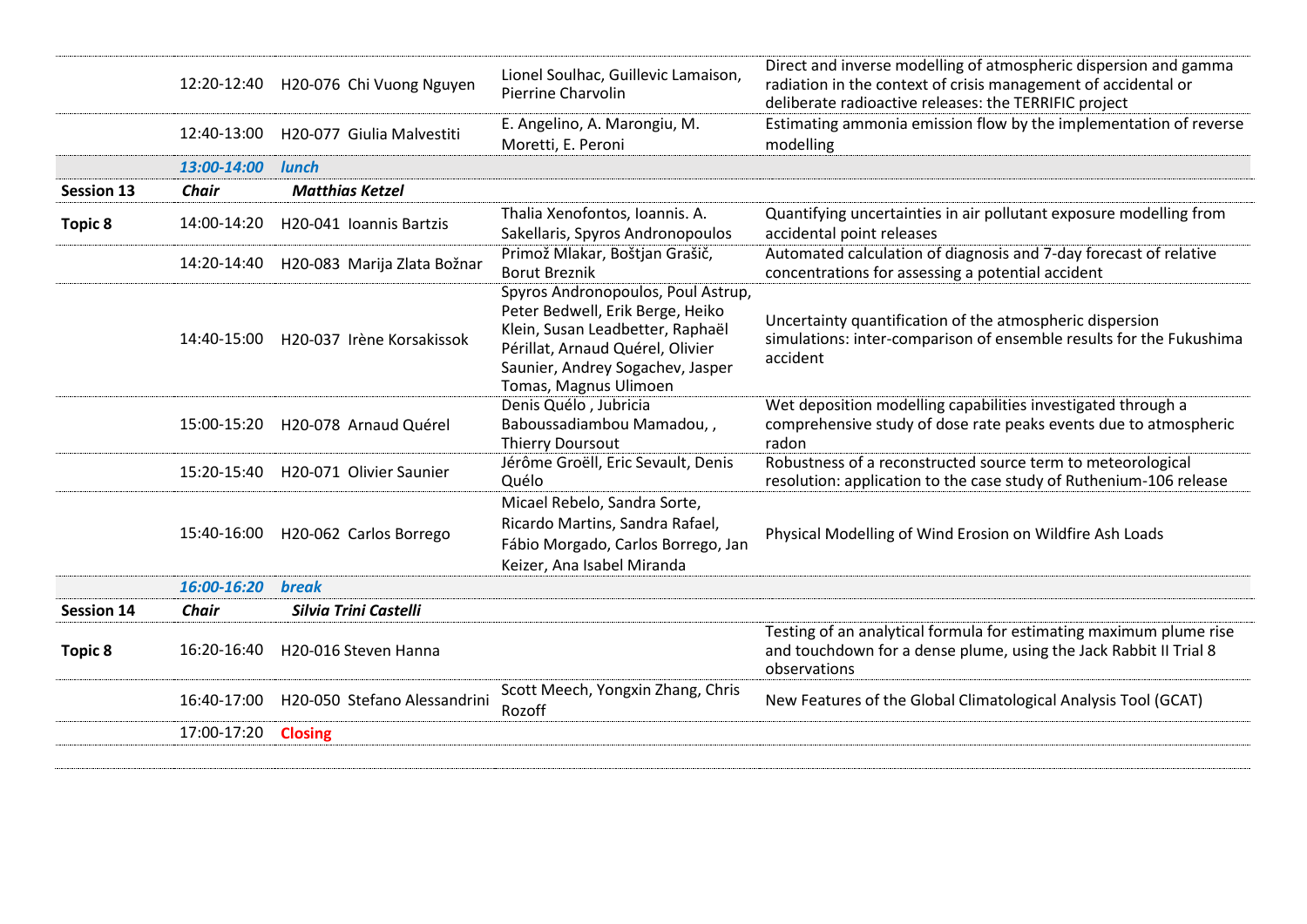# THE POSTER PROGRAM

|                          | TIME CEST MONDAY 14/6 @ 12:40-13:00 | &                                                                                                                                                | WEDNESDAY 16/6 @ 15:00-15:20                                                                                                                     |
|--------------------------|-------------------------------------|--------------------------------------------------------------------------------------------------------------------------------------------------|--------------------------------------------------------------------------------------------------------------------------------------------------|
| <b>POSTER SESSION P1</b> |                                     |                                                                                                                                                  |                                                                                                                                                  |
| <b>Topic</b>             | Poster n. and author                | <b>Coauthors</b>                                                                                                                                 | <b>Title</b>                                                                                                                                     |
| T <sub>1</sub>           | H20-161 Annachiara Bellini          | Ferrarese S., Golzio A., Magri T., Pession G.,<br>Diémoz H.                                                                                      | Two case-studies of atmospheric pollutant dispersion modelling over<br>Alpine complex mountainous terrain                                        |
| T1                       | H20-114 Maja Telišman Prtenjak      | Boris Mifka                                                                                                                                      | The Saharan dust episodes over North Adriatic                                                                                                    |
| T <sub>1</sub>           | H20-100 Katherine Coward            | Paul Agnew, Lucy S. Neal, Vivien B. Bright,<br>Nicholas H. Savage, Pedro Molina Jimenez                                                          | A comprehensive air quality verifcation system                                                                                                   |
| T <sub>1</sub>           | H20-092 Robert Hanfland             | Margit Pattantyús-Ábrahám, Anke Roiger,<br>Christiane Voigt                                                                                      | Validation of Atmospheric Radionuclide Transport Model (ARTM)                                                                                    |
| T <sub>1</sub>           | H20-107 Andrea Pineda Rojas         | Emilio Kropff                                                                                                                                    | Exploring error types and performance of an air quality model<br>through clustering analysis                                                     |
| T <sub>1</sub>           | H20-132 Tereza Šedivá               | Dušan Štefánik                                                                                                                                   | The impact of plume rise on modelled SO2 concentration profiles                                                                                  |
| T10                      | H20-153 Raphaël Perillat            | Sylvain Girard, Irène Korsakissok                                                                                                                | Emulators for the rapid prediction of consequences in case of<br>nuclear hazards                                                                 |
| T10                      | H20-147 Gino Briganti               | Andrea Cappelletti, Antonio Piersanti, Luisella<br>Ciancarella, Massimo D'Isidoro, Mario Adani,<br>Guido Guarnieri, Marta Chinnici, IlariaD'Elia | Computational tests to improve the spatial resolution of the<br>Atmospheric Transfer Matrices of the integrated assessment model<br><b>MINNI</b> |
| T10                      | H20-154 Chirag Bhimani              | Sangram Kadam, Bhavin Jambucha                                                                                                                   | Effect Of Lockdown On Air Quality Of India During Covid-19<br>Pandemic                                                                           |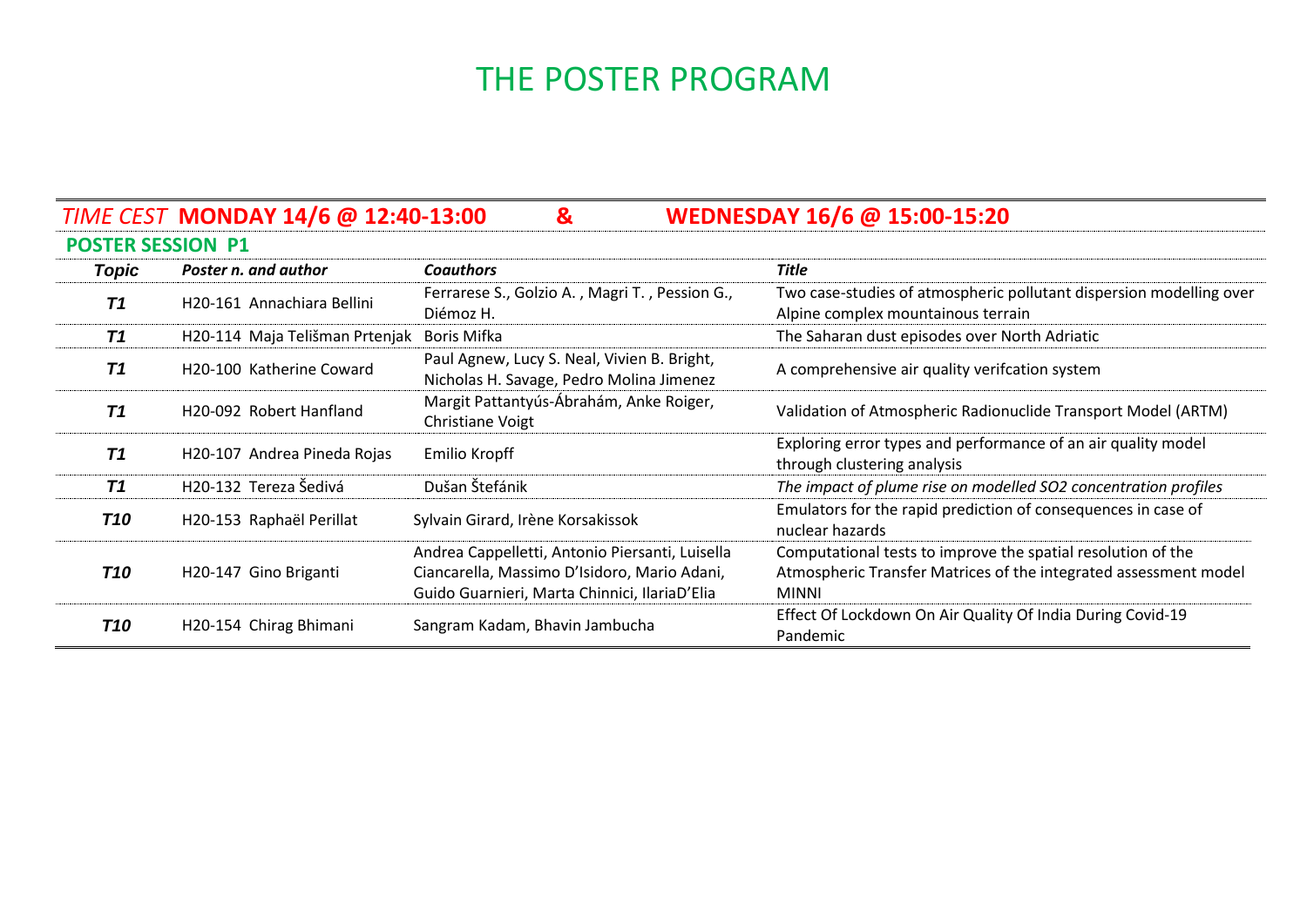# *TIME CEST* **MONDAY 14/6 @ 14:00-14:20 & WEDNESDAY 16/6 @ 17:20-17:40**

| <b>POSTER SESSION P2</b> |                                       |                                                                                                                          |                                                                                                                                                      |
|--------------------------|---------------------------------------|--------------------------------------------------------------------------------------------------------------------------|------------------------------------------------------------------------------------------------------------------------------------------------------|
| <b>Topic</b>             | Poster n. and author                  | <b>Coauthors</b>                                                                                                         | <b>Title</b>                                                                                                                                         |
| T1                       | H20-101 Giorgio Veratti               | Alessandro Bigi, Sara Fabbi, Grazia Ghermandi                                                                            | PMSS and GRAL inter-comparison: strengths and weaknesses of the<br>two models in reproducing urban NO <sub>x</sub> levels in a real case application |
| T <sub>1</sub>           | H <sub>20</sub> -125 Gertie Geertsema | Marko Kaasik                                                                                                             | Accuracy of wind direction measurements in relation to dispersion<br>modelling                                                                       |
| T1                       | H <sub>20</sub> -122 Aare Luts        | Marko Kaasik, Marek Maasikmets, Urmas<br>Hõrrak, Heikki Junninen                                                         | Links between the concentrations of gaseous pollutants measured in<br>different regions of Estonia                                                   |
| T1                       | H20-126 Georgi Gadzhev                | Vladimir Ivanov, Kostadin Ganev                                                                                          | Modelling of dry and wet deposition processes for the Sulphur and<br>Nitrogen compounds over the Balkan Peninsula                                    |
| T <sub>8</sub>           | H <sub>20</sub> -104 Stefan Rüdisühli | Pirmin Kaufmann                                                                                                          | Visualization of Ensemble Dispersion Simulations at MeteoSwiss                                                                                       |
| T8                       | H <sub>20</sub> -094 Uwe Kaeuflin     | Saverio La Mendola, Bernd Leitl                                                                                          | Best practice guide on pollutant dispersion simulations with the<br>commercial tool "ANSYS fluent" at CERN                                           |
| <b>T8</b>                | H20-149 Elisabetta Angelino           | A. Marongiu, G. Fossati, M. Moretti, E. Peroni, A.<br>Pantaleo, G. Malvestiti, M. Abbattista, G. Lanzani,<br>E. Bravetti | Impact assessment on air quality in Lombardy of the limitations for<br>contrasting the diffusion of COVID-19                                         |
| Т8                       | H20-160 Georgi Gadzhev                | Vladimir Ivanov, Kostadin Ganev                                                                                          | Modelling of dry and wet deposition processes for the Sulphur and<br>Nitrogen compounds over Bulgaria                                                |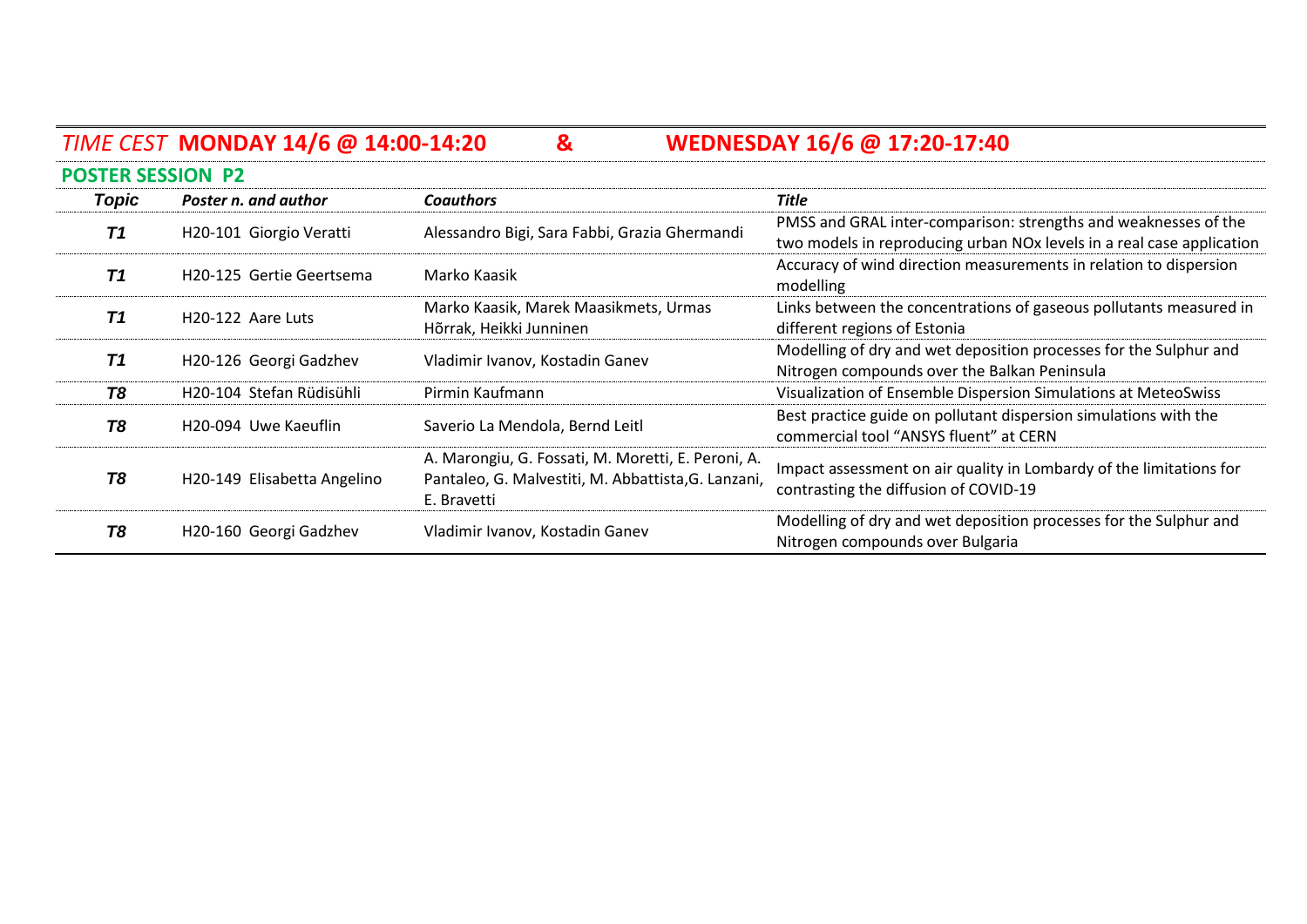# *TIME CEST* **TUESDAY 15/6 @ 10:40-11:00 & THURSDAY 17/6 @ 10:40-11:00**

| <b>POSTER SESSION P3</b> |                                       |                                                                                                                                                                                                                            |                                                                                                                                                                                        |  |  |
|--------------------------|---------------------------------------|----------------------------------------------------------------------------------------------------------------------------------------------------------------------------------------------------------------------------|----------------------------------------------------------------------------------------------------------------------------------------------------------------------------------------|--|--|
| Topic                    | Poster n. and author                  | <b>Coauthors</b>                                                                                                                                                                                                           | <b>Title</b>                                                                                                                                                                           |  |  |
| T6                       | H20-116 Denise Hertwig                | Izzy Capel-Timms, Stefan T. Smith, Ting Sun, Sue<br>Grimmond                                                                                                                                                               | Assessing variability of pollution exposure in different<br>neighbourhoods of London                                                                                                   |  |  |
| T6                       | H20-109 Jose Santiago                 | E. Rivas, M.G. Vivanco, R. Buccolieri, A. Martilli, Y.<br>Lechón, F. Martín                                                                                                                                                | Estimates of Population Exposure to Airborne Pollutants in a Real<br>City: Sensitivity Analysis to the Spatial Resolution of the Pollutant<br><b>Concentration and Population Data</b> |  |  |
| T6                       | H <sub>20</sub> -115 Marta Vivanco    | J.L. Garrido, V. Gil, M. Theobald, F. Martín,<br>Yolanda Lechón, Ana Gamarra, Eugenio Sánchez,<br>J.L Santiago                                                                                                             | Impacts of the National Air Pollution Control Programme on air<br>quality and health in Spain                                                                                          |  |  |
| T6                       | H20-103 Samya Pinheiro                | Celine Déandreis, Gwenoline Lacressonniere,<br>Larissa Zanutto, Christian Witt, Christina Hof<br>mann, Peter Hoffmann, Fred Hattermann, Ylva<br>Hauf, Martin Drews, Mads Dømgaard, Per<br>Skougaard Kaspersen, Robin Hervé | Atmospheric Modelling applied on Adaptation Strategies to reduce<br>human health impact associated with environmental risk factors                                                     |  |  |
| <b>T2</b>                | H <sub>20</sub> -096 Hiroshi Takimoto | Hirki Ono, Ayumu Sato                                                                                                                                                                                                      | Applications of CFD models for the environmental impact<br>assessment of thermal power plants                                                                                          |  |  |
| <b>T2</b>                | H20-117 Sandra Rafael                 | Luís Pita Correia, Diogo Lopes, Ana Isabel Miranda,<br>Jorge Bandeira                                                                                                                                                      | InFLOWence project: Autonomous vehicles opportunities for air<br>quality                                                                                                               |  |  |
| <b>T2</b>                | H20-093 Elisabetta Angelino           | A. Marongiu, G. Fossati, M. Moretti, E. Peroni                                                                                                                                                                             | Air pollution management and decision support systems: the<br>IN.EM.AR. emission modelling system                                                                                      |  |  |
| <b>T2</b>                | H20-159 Terje Tammekivi               | Marko Kaasik                                                                                                                                                                                                               | Contributions of street transport, residential heating and local<br>industrial sources to air pollution in a small town in Estonia                                                     |  |  |
| <b>T2</b>                | H <sub>20</sub> -044 Marta Vivanco    | J.L. Garrido, V. Gil, M. Theobald, F. Martín,. J.L.<br>Santiago                                                                                                                                                            | Impacts on ozone formation of the reduction of NO <sub>x</sub> emissions<br>expected for Spain in 2030                                                                                 |  |  |